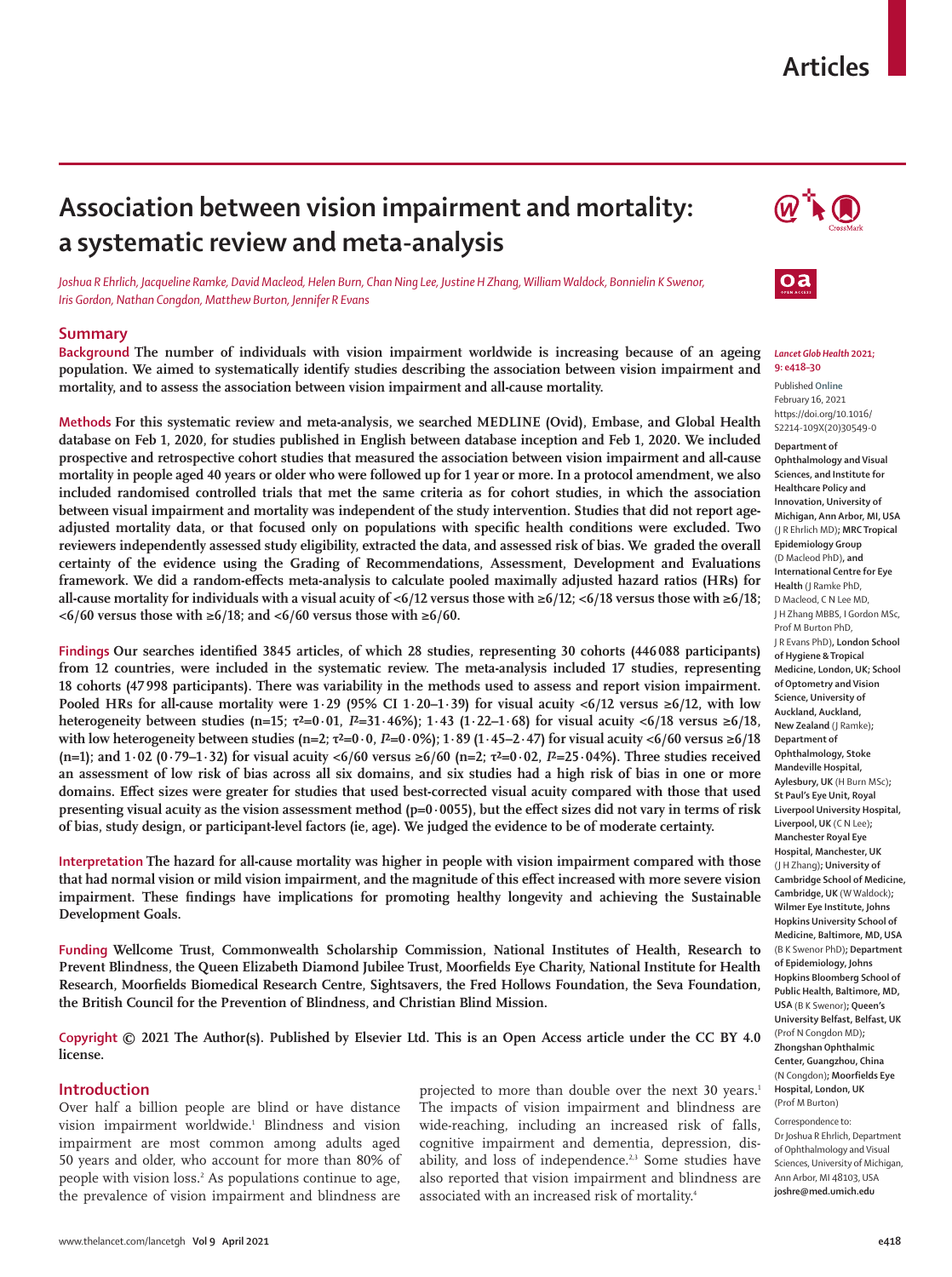#### **Research in context**

#### **Evidence before this study**

See **Online** for appendix

We searched PubMed on Feb 1, 2020, for primary research articles published in English from database inception up to Feb 1, 2020. A full list of the search terms used can be found in the appendix (pp 2–5). We identified a single meta-analysis of the association between vision impairment and mortality. This study analysed the association between vision impairment (measured by use of objective clinical instruments, self-reported visual difficulty, and administrative claims) and all-cause mortality. The results showed a significant association between mortality and the highest degree of vision impairment when compared with no vision impairment. The study did not include a narrative review of the literature, an assessment of the risk of bias in included studies, or an overall grading of the certainty of the evidence. We also found that, since the publication of this meta-analysis, several additional primary research articles had been published, and that some of these articles were from regions of the world, including sub-Saharan Africa and east Asia, that were previously not well represented in the literature.

### **Added value of this study**

This systematic review and meta-analysis adds to the existing literature by including newly published articles investigating the association between vision impairment and all-cause mortality in adults worldwide. By conducting a full systematic review, we have identified opportunities for standardisation of data collection and reporting, and we found additional studies on the topic that could not be included in the meta-analysis due to the choice of vision impairment thresholds, the analytic methods used, or both. Additionally, we used the Quality in Prognostic Studies tool to assess the risk of bias in included studies, and the Grading of Recommendations, Assessment, Development and Evaluations (GRADE) framework to judge the overall certainty of the evidence. We also did meta-analyses comparing the hazard of all-cause mortality in participants with and without specified levels of visual acuity impairment. We found that the hazard of mortality was higher among participants with mild vision impairment (visual acuity <6/12) compared with those who had no vision impairment ( $\geq 6/12$ ), and was higher in those with moderate vision impairment (<6/18) compared with those with no vision impairment or mild vision impairment (≥6/18). Among people with severe vision impairment or blindness (visual acuity <6/60), the

hazard for mortality was higher than for those with normal vision or mild vision impairment. However, no association between vision impairment and mortality was observed when participants with a visual acuity of worse than 6/60 were compared with those with visual acuity of better than 6/60, probably because the reference group (ie, those with a visual acuity of ≥6/60) comprised a heterogeneous group of participants with moderate vision impairment, mild vision impairment, and normal vision. We assessed the robustness of our findings by examining heterogeneity in our effect estimates, performing meta-regressions, and testing for publication bias; we found little heterogeneity in our estimates and no evidence of publication bias. However, studies reported a significantly larger effect size if they assessed the association between mortality and best-corrected visual acuity rather than the association between mortality and presenting visual acuity.

#### **Implications of all the available evidence**

Our systematic review and meta-analysis highlights the prevailing finding that vision impairment is associated with a higher hazard of age-adjusted all-cause mortality in adults across diverse global settings and populations. Using the GRADE framework, we are moderately confident that the mortality risk associated with vision impairment reported in this study is likely to be close to the true value, but there is a possibility that the true hazard might be substantially different. Future research should focus on assessing the association between mortality and other clinical measures of vision (eg, visual field or contrast sensitivity) that have been shown to affect functioning, quality of life, and health outcomes. In addition, no studies on this topic have been conducted in eastern Europe, Latin America, the Caribbean, north Africa, or the Pacific islands, and data from these regions is important to improve the generalisability of study findings. Future calculations of disability-adjusted life-years might include years of life lost due to vision impairment, which could provide a more complete estimate of the overall global burden of vision impairment. As most vision impairment and blindness is avoidable or correctable, this study has important implications for optimising healthy longevity for populations worldwide, and for achieving the Sustainable Development Goals (SDGs), particularly SDG3, which aims to "ensure healthy lives and promote well-being for all at all ages".

In a previous meta-analysis, Zhang and colleagues<sup>4</sup> examined 29 studies that measured the association between vision impairment and mortality. Among these studies, 15 used objective measures of vision (eg, visual acuity), whereas others relied on self-reported visual difficulty, or vision impairment defined by International Classification of Diseases (ICD) codes. The risk of bias in these studies and the overall quality of evidence was not assessed.4 Since this meta-analysis was published in 2016, several additional primary studies have been published,5–10 including those done in previously underrepresented regions, such as sub-Saharan Africa<sup>5</sup> and east Asia.6

An improved understanding of the association between vision impairment and mortality is needed to inform public policy, public health planning, and allocation of limited health-care resources. As part of *The Lancet*  Global Health Commission on Global Eye Health,<sup>11</sup> we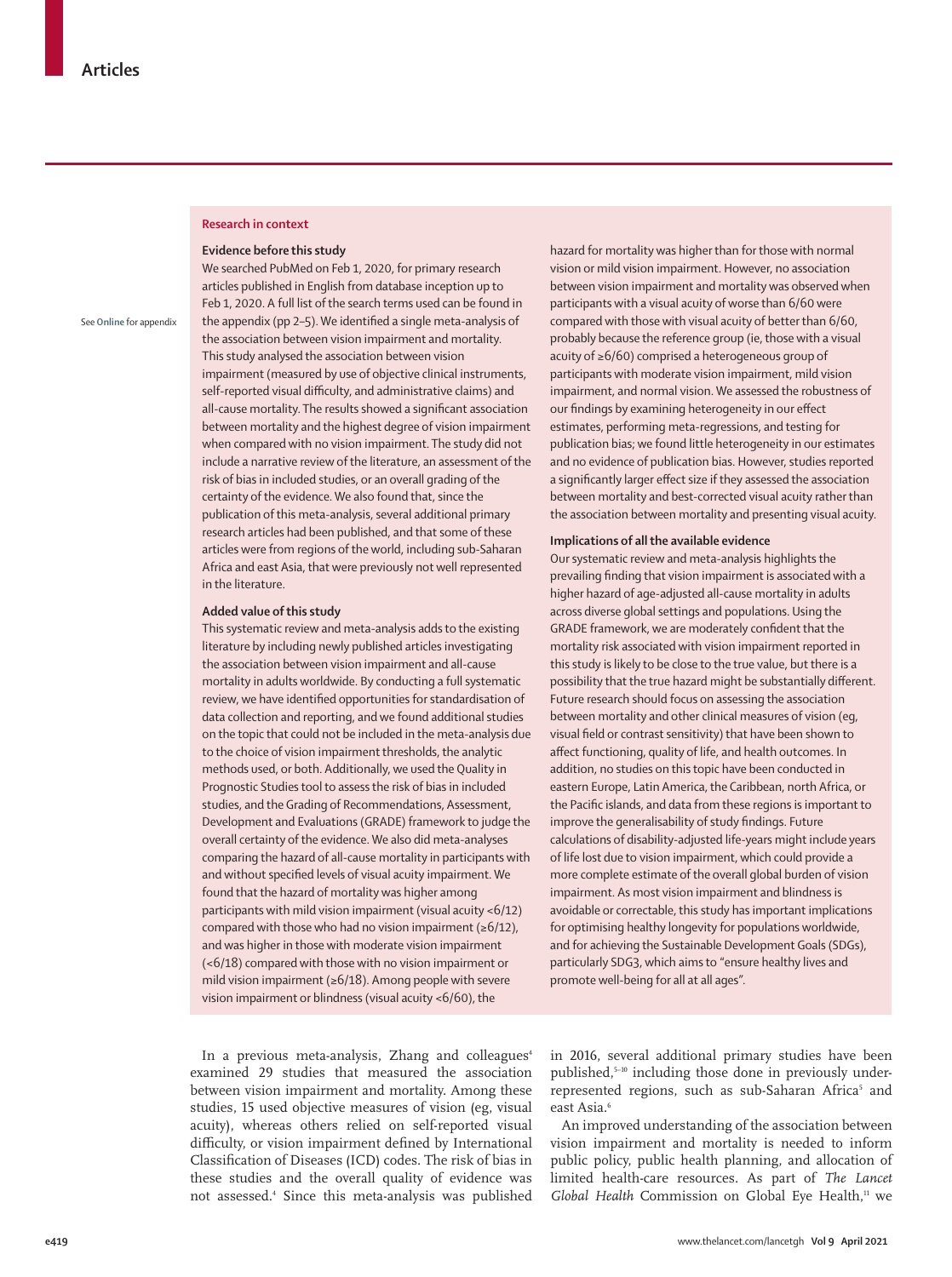therefore did an updated systematic review and metaanalysis to assess the extent, strength, and quality of evidence on the association between vision impairment and age-adjusted all-cause mortality in adults worldwide. To provide a comprehensive assessment of the current state of scientific knowledge, we also examined the potential causes of variation in this association.

## **Methods**

# **Search strategy and selection criteria**

In this systematic review and meta-analysis, we searched MEDLINE (Ovid), Embase, and Global Health database on Feb 1, 2020, for studies published in English between database inception and Feb 1, 2020. We included prospective and retrospective cohort studies that measured the association between vision impairment and all-cause mortality in people aged 40 years or older, who were followed up for 1 year or more. In a protocol amendment, we included randomised controlled trials (RCTs), as long as the reported association between vision impairment and mortality was independent of the study intervention; we also included RCTs and cohort studies with participants younger than 40 years if more than 50% of participants were aged 40 years or older. We assessed the effect of these protocol amendments on effect estimates in meta-regression analyses. Conference abstracts and grey literature were not included. We identified additional studies by searching the reference lists of included studies. The searches were done by an information specialist (IG), and the search strategy and full list of search terms used are provided in the appendix (pp 2–5).

We intended to include studies in which vision was assessed by use of any objective clinical measure of vision and in which age-adjusted all-cause mortality was reported. We only included studies in the meta-analysis that assessed visual acuity, as few studies reported associations with other measures of vision (eg, contrast sensitivity or visual fields). In studies that used bestcorrected visual acuity and presenting visual acuity as vision assessment methods, data on best-corrected visual acuity were included in the primary analysis. Studies that did not report age-adjusted mortality, or that focused only on populations with specific health conditions (eg, diabetes or stroke) were excluded, as in such cases, age and systemic disease might have a strong confounding effect.

The internet-based systematic review management software, Covidence (Veritas Health Innovation, Melbourne, VIC, Australia), was used to screen titles and abstracts, assess full-text articles, and extract summary estimates from included studies. All titles, abstracts, and full-text articles were screened independently by pairs of investigators (one of JREh, JR, and JREv paired with one of HB, CNL, JHZ, or WW). Disagreements were resolved through discussion and adjudication by a third investigator (JREh, JR, or JREv), as needed.

This study was done as part of *The Lancet Global Health* Commission on Global Eye Health.11 The complete study [protocol](http://osf.io/weu96) was registered prospectively at the Open Science Framework Registries, and has been published previously.<sup>12</sup> Amendments to the initial study protocol are noted herein. We used the PROGRESS prognosis research strategy<sup>13</sup> to develop the protocol for this study, which is reported according to the Preferred Reporting Items for Systematic Reviews and Meta-Analyses guidelines (appendix pp  $6-7$ ).<sup>14</sup>

#### **Data analysis**

The following data were extracted from each publication: study setting; study timing; study design; sample size; age, gender, and ethnicity of study participants; follow-up time; definition of vision impairment; methods and eyes used for vision assessment; methods of mortality assessment; statistical modelling approach; and effect size estimates. Three pairs of investigators (JREh and CNL, JR and JHZ, and JREv and HB) independently extracted data from each article, guided by the Critical Appraisal and Data Extraction for Systematic Reviews of Prediction Modelling Studies framework.<sup>15</sup> Disagreements were resolved through discussion and adjudication by a third investigator (JREh, JR, or JREv), as needed. When duplicate data were available from multiple published studies, preference was given to the study with the longest follow-up. Many studies reported results from models with different combinations of covariates. When estimates were reported with more than one level of adjustment, we extracted two estimates: (1) the age-adjusted estimate with the fewest additional covariates (minimally adjusted); and (2) the age-adjusted estimate with the greatest number of additional covariates (maximally adjusted). When multiple publications contained data from a single cohort, data were extracted from the publication with the longest follow-up. When data on multiple cohorts were presented in a single publication, each cohort was separately eligible for inclusion.

The risk of bias in included studies was assessed independently by three pairs of investigators (JREh and CNL, JR and JHZ, and JREv and HB) using the Quality in Prognostic Studies (OUIPS) tool.<sup>16</sup> The following domains were assessed: study participation, attrition, prognostic factor measurement, outcome measurement, confounding, and statistical analysis and reporting. Risk of bias was defined as high if a study received a high rating in one or more domains; low if it received a low rating in all six domains; or moderate if it did not meet criteria for low or high risk or bias. Disagreements on risk of bias ratings were resolved through discussion and adjudication by a third investigator (JREh, JR, or JREv).

We classified vision impairment according to WHO reporting standards: mild vision impairment (visual acuity <6/12 to 6/18); moderate vision impairment (<6/18 to 6/60); and severe vision impairment or blindness (<6/60). We compared the following visual

For the **study protocol** see http://osf.io/weu96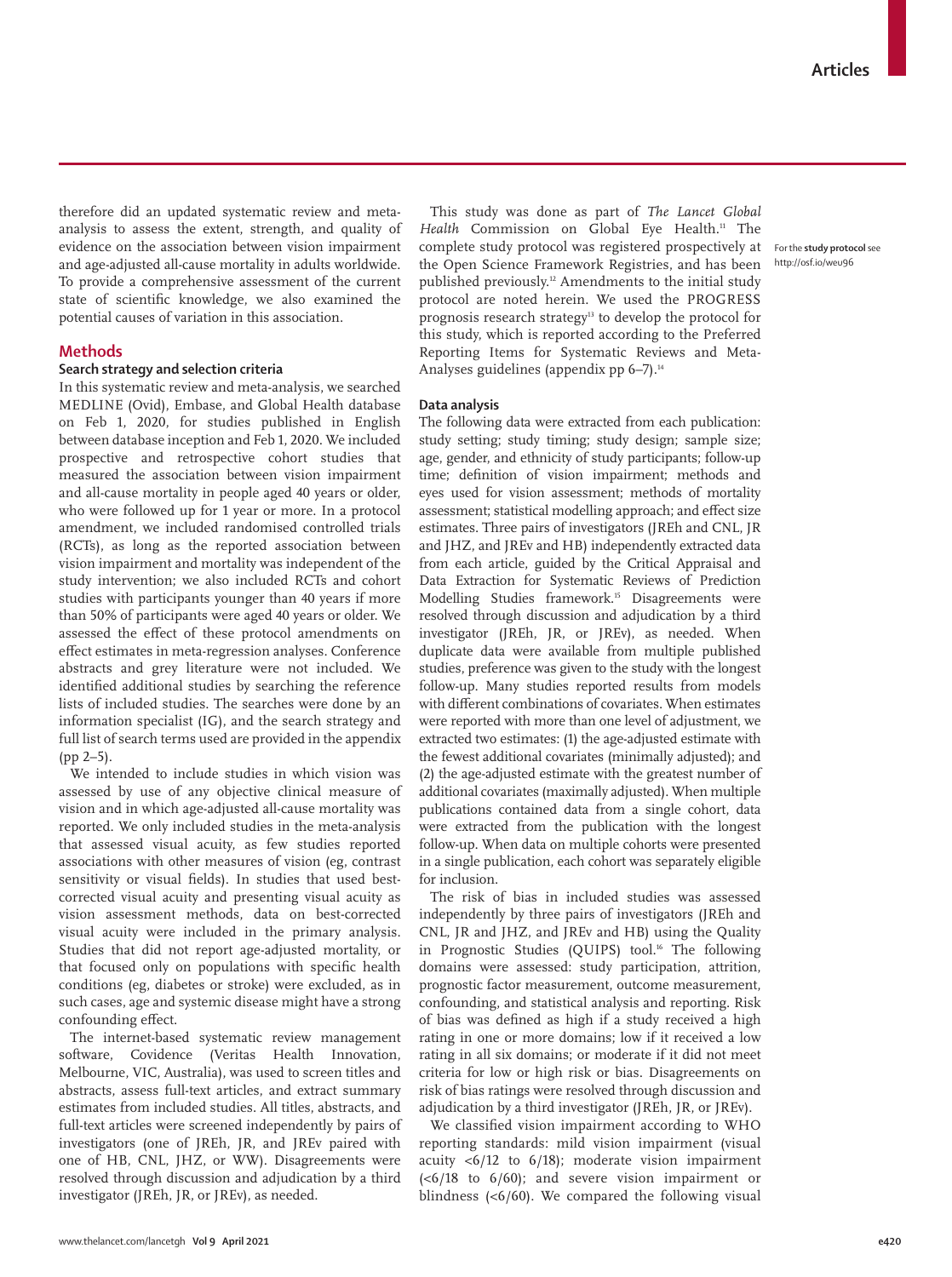

*Figure 1:* **Study selection**

\*Some studies were excluded for more than one reason.

acuity thresholds in the meta-analysis:  $(1)$  <6/12 versus  $\geq 6/12$ ; (2) <6/18 versus  $\geq 6/18$ ; (3) <6/60 versus ≥6/18; and (4) <6/60 versus  $\geq 6/60$ . Note that some studies classified visual acuities at the category threshold as vision impairment, whereas others did not (eg,  $\leq 6/12$ *vs* 6/12).

We did a random-effects meta-analysis to generate a pooled effect estimate, reported as the hazard ratio (HR) with 95% CIs, for the association between vision impairment and age-adjusted, all-cause mortality. Between-study heterogeneity was assessed with *I*² and τ² statistics. The primary analysis used maximally adjusted estimates, and the sensitivity analysis used minimally adjusted estimates. For studies in which only one estimate was available, the same estimate was used in both the maximally adjusted and minimally adjusted models.

We did meta-regression analyses to test whether effect estimates varied by the following factors: risk of bias, type of visual acuity chart, analysis of better-eye data (compared with other definitions), the use of bestcorrected visual acuity or presenting visual acuity as the vision assessment method, follow-up duration, a lower age limit (ie, participants aged <50 years *vs* those aged ≥50 years), and study design. We only did meta-regression analyses for studies that reported on the association between mortality and vision impairment, defined as a visual acuity of <6/12, as there were too few studies to do meta-regression analyses for other vision impairment categories. The results are not reported by Global Burden of Disease Study super-region<sup>17</sup> as planned because all studies with a visual acuity <6/12 group were done in high-income countries. We assessed publication bias using Egger's test (threshold for significance  $p<0.05$  and by inspection of funnel plots. All analyses were done with Stata software, version 16.0.

Two investigators (JREh and JREv) graded the overall certainty of the evidence using the Grading of Recommendations, Assessment, Development and Evaluations (GRADE) framework, modified for prognostic studies.18 This instrument is used to rate the certainty of evidence by considering risk of bias, imprecision, inconsistency, indirectness, and publication bias.

## **Role of the funding source**

The funders of the study had no role in study design, data collection, data analysis, data interpretation, or writing of the report.

#### **Results**

We identified 3845 articles through electronic database searches. After removing duplicate references, we screened the titles and abstracts of 2670 articles. Of these, we identified 76 unique studies in 92 articles for full-text review, during which 48 studies were excluded, leaving 28 studies<sup>5-10,19-40</sup> that met the inclusion criteria. Two of the studies each included two distinct cohorts; therefore, these 28 studies comprised 30 distinct cohorts (446 088 participants) from 12 countries. 25 were observational cohort studies, $5,6,8-10,21-40$  and three were RCTs7,19,20 reporting an association between vision impairment and mortality independent of the trial interventions.

The characteristics of each cohort are reported in table 1. The global distribution of the included cohorts is shown in figure 2; there were no cohorts from eastern Europe, Latin America, the Caribbean, north Africa, or the Pacific islands.

Studies collected data between the 1970s and 2012. The findings from six cohorts had been published since 2015.<sup>5-10</sup> The duration of follow-up among included studies ranged from 17 months to 210 months, with a mean of 103·3 (SD 46·4) months. Sample sizes ranged from 193 participants in Finland<sup>21</sup> to 359984 participants in Korea.<sup>6</sup> 24 cohorts contained an approximately equal number of male and female participants. However, the study by Pedula and colleagues<sup>22</sup> included female participants only, and five other cohorts comprised less than 40% male participants.10,19,21,23 None of the included studies had less than 40% female participants, although one study did not report on the gender distribution of participants.<sup>24</sup>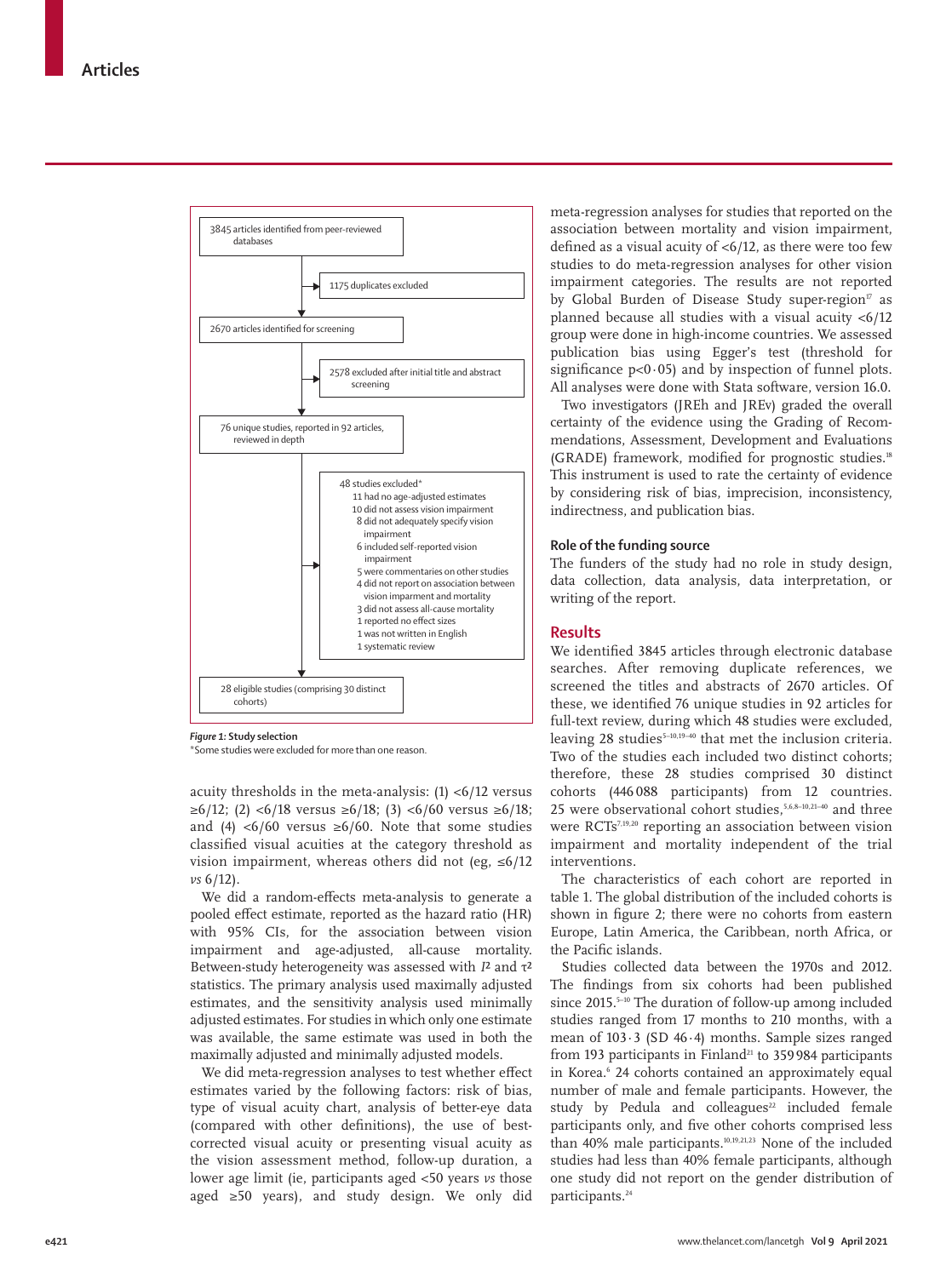|                                        | the same cohort<br>Studies using                                                                                    | Country        | Sample size                                                   | years<br>Age,   | Ethnic group                                                                                              | Study<br>design | assessment<br><b>Baseline</b><br>period | follow-up,<br>months<br>Mean | Visual acuity<br>assessment<br>instrument | method (eye)<br>assessment<br>Vision | impairment<br>definition<br>Vision | Mortality assessment<br>method                                                                                                                                                     |
|----------------------------------------|---------------------------------------------------------------------------------------------------------------------|----------------|---------------------------------------------------------------|-----------------|-----------------------------------------------------------------------------------------------------------|-----------------|-----------------------------------------|------------------------------|-------------------------------------------|--------------------------------------|------------------------------------|------------------------------------------------------------------------------------------------------------------------------------------------------------------------------------|
| Agrawal et al<br>$(2011)^{34}$         | $\stackrel{\triangle}{\geq}$                                                                                        | India          | 1422 (687 [48%] men<br>and 735 [52%] women)                   | $-60$           | $\widetilde{\Xi}$                                                                                         | Cohort          | 2008-09                                 | $\overline{17}$              | Snellen chart                             | PVA (better eye)                     | 6/60                               | Death registry maintained by<br>local health workers                                                                                                                               |
| Anstey et al<br>$(2001)^{31}$          | $\stackrel{\leq}{\geq}$                                                                                             | Australia      | 1947 (1039 [53%] men<br>and 908 [47%] women)                  | $\geq 70$       | $\widetilde{\Xi}$                                                                                         | Cohort          | 1992-93                                 | 72                           | Snellen chart                             | BCVA (eye NR)                        | categories<br>Various              | Follow-up with participants<br>and death certificates                                                                                                                              |
| Buch et al<br>$(2005)^{38}$            | $\stackrel{\triangle}{\geq}$                                                                                        | Denmark        | 946 (462 [49%] men<br>and 484 [51%] women)                    | 60-80           | $\widetilde{\Xi}$                                                                                         | Cohort          | 1986-88                                 | 168                          | Tumbling<br>Snellen<br>E chart            | <b>BCVA</b> (better eye)             | 56/12                              | National death registry                                                                                                                                                            |
| Clemons et<br>al $(2004)^{20}$         | $\stackrel{\triangle}{\geq}$                                                                                        | USA            | 4753 (2099 [44%] men<br>and 2654 [56%] women)                 | $55 - 81$       | 4546 (95%) white and<br>207 (5%) other                                                                    | RCT             | 1992-98                                 | 78                           | ETDRS chart                               | BCVA (either eye)                    | 56/12                              | Death certificates and<br>hospital records                                                                                                                                         |
| Crewe et al<br>$(2015)^{2}$            | $\stackrel{\triangle}{\geq}$                                                                                        | Australia      | 3452 (1350 [39%] men<br>and 2102 [61%] women)                 | 59 <sup>5</sup> | Indigenous Australians,<br>15 (<1%) Indigenous<br>208 (6%) unknown<br>3231 (94%) non-<br>Australians, and |                 | Cohort 2003-10                          | 123                          | $\frac{\alpha}{\alpha}$                   | <b>BCVA</b> (better eye)             | 50/9                               | National death registry                                                                                                                                                            |
| Fisher et al<br>$(2014)^{38}$          | $\stackrel{\triangle}{\geq}$                                                                                        | Iceland        | 4926 (2121 [43%] men<br>and 2805 [57%] women)                 | 66-96           | $\frac{\alpha}{2}$                                                                                        | Cohort          | 2002-06                                 | 2                            | Nidek ARK<br>760                          | PVA (better eye)                     | 56/12                              | National death registry                                                                                                                                                            |
| Foongetal<br>$(2008)^{29}$             | $\stackrel{\triangle}{\geq}$                                                                                        | Singapore      | 1225 (553 [45%] men<br>and 672 [55%] women)                   | 40-79           | $\widetilde{\Xi}$                                                                                         | Cohort          | 1997-98                                 | $80\,$                       | <b>logMAR</b>                             | <b>BCVA</b> (better eye)             | 56/12                              | National death registry                                                                                                                                                            |
| Freeman et<br>al $(2005)^{37}$         | Christ et al<br>$(2014)^{41}$                                                                                       | USA            | and 1155 [58%] women)<br>1991 (836 [42%] men                  | 65-84           | 497 (26%) African<br>1494 (74%) white<br>American and                                                     | Cohort          | 1993-2003                               | 118                          | ETDRS chart                               | PVA (eye NR)                         | Per unit<br>change                 | Follow-up with participants                                                                                                                                                        |
| Jacobs et al<br>$(2005)^{33}$          | Stessman et al<br>$(2005)^{42}$                                                                                     | <b>Israel</b>  | 452 (245 [54%] men<br>and 207 [46%] women)                    | $\overline{C}$  | $\widetilde{\Xi}$                                                                                         | Cohort 1990     |                                         | 96                           | equivalent<br>Snellen                     | <b>BCVA</b> (better eye)             | 56/12                              | National death registry                                                                                                                                                            |
| Karpaetal<br>$(2009)^{30}$             | and Cugati et al<br>$(2013),$ <sup>43</sup> Wang<br>Gopinath et al<br>etal(2001), <sup>44</sup><br>$(2007)^{45}$    | Australia      | 3654 (1569 [43%] men,<br>2054 [57%] women, and<br>31 [1%] NR) | 49-97           | $\widetilde{\Xi}$                                                                                         | Cohort          | 1991 and<br>1993                        | 156                          | logMAR                                    | PVA (better eye)                     | 56/12                              | National death registry                                                                                                                                                            |
| Khanna et al<br>$(2013)^{27}$          | $\leq$                                                                                                              | India          | 4188 (1964 [47%] men<br>and 2224 [53%] women)                 | $30 - 70$       | $\widetilde{\Xi}$                                                                                         | Cohort          | 1996-2000                               | 132                          | logMAR                                    | PVA (eye NR)                         | $56/18$ ,<br>$-6/60$               | Key informants                                                                                                                                                                     |
| Kim et al<br>$(2019)^6$                | $\stackrel{\triangle}{\geq}$                                                                                        | South<br>Korea | 359 984 (195 052 [54%]<br>men and 164 932 [46%]<br>women)     | 240             | $\frac{\alpha}{2}$                                                                                        | Cohort          | 2009-10                                 | $\frac{8}{3}$                | $\frac{\alpha}{2}$                        | <b>BCVA</b> (various)                | 500<br>56/30,                      | National death registry                                                                                                                                                            |
| et al (2006) <sup>36</sup><br>Knudtson | (2017), <sup>46</sup> Klein<br>and Klein et al<br>et al $(2006)$ , <sup>47</sup><br>Schubert et al<br>$(1995)^{48}$ | USA            | $4897 (42%$ men<br>and 58% women)*                            | 43-84           | 99% white and 1% NR* Cohort 1987-88                                                                       |                 |                                         | 158                          | ETDRS chart                               | <b>BCVA</b> (better<br>eye)          | 56/12                              | National death registry and<br>follow-up with participants                                                                                                                         |
| Kulmala et al<br>$(2008)^2$            | Eraetal (1997) <sup>49</sup>                                                                                        | Finland        | and 143 [64%] women)<br>223 (80 [36%] men                     | $\overline{75}$ | Finnish                                                                                                   | Cohort          | 1989-90                                 | 106                          | Landolt C<br>ring                         | (better eye)<br>РVА                  | categories<br>Various              | National death registry and<br>follow-up with participants                                                                                                                         |
| Kulmala et al<br>$(2008)^{21}$         | Eraetal (1997) <sup>49</sup>                                                                                        | Finland        | and 137 [71%] women)<br>193 (56 [29%] men                     | $80$            | Finnish                                                                                                   | Cohort          | 1989-90                                 | 89                           | Landolt C<br>ring                         | PVA (better eye)                     | categories<br>Various              | National death registry and<br>follow-up with participants                                                                                                                         |
| Kuperetal<br>$(2019)^5$                | $\frac{4}{2}$                                                                                                       | Kenya          | 3441 (1656 [48%] men<br>and 1785 [52%] women)                 | $>50$           | Kikuyu and Kalenjin                                                                                       | Cohort          | 2007-14                                 | 72                           | logMAR                                    | PVA (better eye)                     | categories<br>Various              | Key informants                                                                                                                                                                     |
| $(2003)^{40}$<br>Lee et al             | $\leq$                                                                                                              | USA            | 245 (109 [44%] men<br>and 136 [56%] women)                    | $25 - 74$       | African American                                                                                          |                 | Cohort 1974-75                          | 210                          | Sloan chart                               | PVA (binocular)                      | 56/12                              | (Table 1 continues on next page)<br>key informants, and follow-<br>death certificates, hospital<br>records, insurance records,<br>National death registry,<br>up with participants |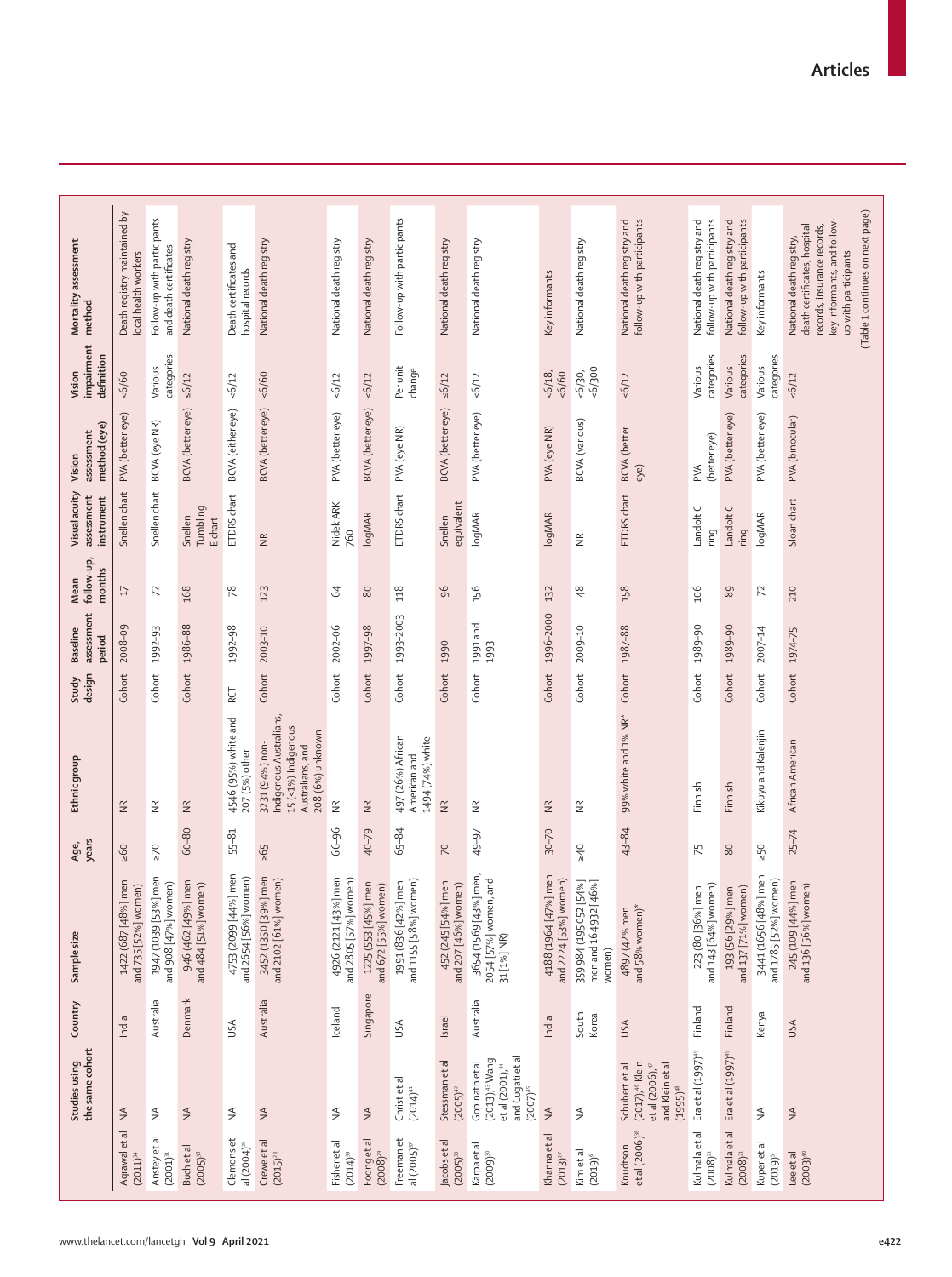|                                           | the same cohort<br>Studies using                                   | Country   | Sample size                                           | years<br>Age, | Ethnic group                                                                                                                                       | design<br>Study | assessment<br><b>Baseline</b><br>period | follow-up,<br>months<br>Mean | Visual acuity<br>assessment<br>instrument | method (eye)<br>assessment<br>Vision | impairment<br>definition<br>Vision | Mortality assessment<br>method                                                                                                                 |
|-------------------------------------------|--------------------------------------------------------------------|-----------|-------------------------------------------------------|---------------|----------------------------------------------------------------------------------------------------------------------------------------------------|-----------------|-----------------------------------------|------------------------------|-------------------------------------------|--------------------------------------|------------------------------------|------------------------------------------------------------------------------------------------------------------------------------------------|
|                                           | (Continued from previous page)                                     |           |                                                       |               |                                                                                                                                                    |                 |                                         |                              |                                           |                                      |                                    |                                                                                                                                                |
| Lee et al<br>$(2003)^{40}$                | $\lessgtr$                                                         | USA       | 2571 (1115 [43%] men<br>and 1456 [57%] women)         | $25 - 74$     | Non-Hispanic white                                                                                                                                 | Cohort          | 1974-75                                 | 210                          | Sloan chart                               | PVA (binocular)                      | 56/12                              | key informants, and follow-<br>death certificates, hospital<br>records, insurance records,<br>National death registry,<br>up with participants |
| $(2011)^{26}$<br>Lietal                   | $\leq$                                                             | China     | men<br>and 2674 [53%] women)<br>5057 (2383 [47%]      | 50-96         | $\widetilde{\Xi}$                                                                                                                                  | Cohort          | 2006-10                                 | $48$                         | logMAR                                    | <b>BCVA</b> (better<br>eye)          | $56/18$ ,<br>6/60                  | Follow-up with participants<br>and death certificates                                                                                          |
| Liao et al<br>$(2019)^8$                  | Zhengetal<br>$(2014)^{50}$                                         | USA       | 2550 (1257 [49%] men<br>and 1293 [51%] women)         | 60            | 370 (15%) non-Hispanic<br>Mexican American, and<br>1543 (61%) non-<br>Black, 487 (19%)<br>156 (6%) other<br>Hispanic white,                        |                 | Cohort 1999-2011                        | 119†                         | <b>ARK760</b><br>Nidek                    | PVA (better eye)                     | 56/12                              | National death registry                                                                                                                        |
| Loprinzi et al<br>$(2016)^9$              | Zhengetal<br>$(2014)^{50}$                                         | USA       | 1658 (800 [48%] men<br>and 858 [52%] women)           | 40-85         | Black, and 75 (5%) other<br>40 (2%) other Hispanic,<br>154 (9%) non-Hispanic<br>76 (5%) Mexican<br>1313 (79%) non-<br>Hispanic white,<br>American, |                 | Cohort 2003-04                          | 92                           | <b>ARK760</b><br>Nidek                    | BCVA (better eye) <6/12              |                                    | National death registry                                                                                                                        |
| Lottetal<br>$(2010)^{25}$                 | ₹                                                                  | USA       | 900 (414 [46%] men<br>and 486 [54%] women)            | 58-102        | $\widetilde{\Xi}$                                                                                                                                  | Cohort          | 1992-95                                 | 120                          | Bailey-Lovie<br>chart                     | PVA (binocular)                      | 56/12,<br>50/9                     | obituaries, and key informants<br>National death registry, local                                                                               |
| $(2018)^{10}$<br>Ng et al                 | and Estevez et al<br>Livetal (2017) <sup>51</sup><br>$(2018)^{52}$ | Australia | 1257 (476 [38%] men<br>and 781 [62%] women)           | 015           | Indigenous Australian                                                                                                                              |                 | Cohort 2005-08                          | 120                          | Tumbling<br>Snellen<br>Echart             | PVA (better eye)                     | 56/12                              | National death registry                                                                                                                        |
| et al $(2018)$ <sup>7</sup><br>Papudesu   | $\frac{1}{2}$                                                      | USA       | men<br>nen)<br>and 2387 [57%] wom<br>4203 (1816 [43%] | 50-80         | Hispanic white and 206<br>3997 (95%) non-<br>(5%) other                                                                                            | RCT             | 2006-08                                 | 60†                          | ETDRS chart                               | BCVA (left eye)                      | 56/12                              | $\widetilde{\Xi}$                                                                                                                              |
| Pedulaetal<br>$(2006)^{22}$               | Swindell et al<br>$(2010)^{53}$                                    | USA       | 4932 (all women)                                      | 595           | White                                                                                                                                              | Cohort          | 1986-88                                 | 144                          | Bailey-Lovie<br>chart                     | PVA (binocular)                      | $\leq 6/12$                        | Follow-up with participants<br>and death certificates                                                                                          |
| Siantar et al<br>$(2015)^{28}$            | Foong et al<br>$(2007)^{54}$                                       | Singapore | 3273 (1573 [48%] men<br>and 170 [52%] women)          | 40-79         | Malay                                                                                                                                              | Cohort          | 2004-12                                 | 87†                          | logMAR                                    | <b>BCVA</b> (better eye)             | 56/12                              | National death registry                                                                                                                        |
| Taylor et al<br>$(2000)^{\frac{35}{}}$    | McCarty et al<br>$(2001)^{\rm s}$                                  | Australia | 3271 (1511 [46%] men<br>and 1760 [54%] women)         | 40-98         | $\widetilde{\Xi}$                                                                                                                                  | Cohort          | 1992-94                                 | 60                           | ETDRS chart                               | BCVA (better eye)                    | 56/12                              | National death registry                                                                                                                        |
| et al (2005) <sup>19</sup><br>Thiagarajan | $\lessgtr$                                                         | š         | 13569 (5279 [39%] men<br>and 8290 [61%] women)        | $\geq 75$     | $\widetilde{\Xi}$                                                                                                                                  | RCT             | 1995-99                                 | 73 <sup>†</sup>              | Glasgow<br>cards                          | PVA (binocular)                      | categories<br>Various              | National death registry                                                                                                                        |
| et al $(1989)^{24}$<br>Thompson           | $\stackrel{\triangle}{\geq}$                                       | $\preceq$ | 469‡                                                  | $\geq 75$     | $\widetilde{\Xi}$                                                                                                                                  | Cohort          | 1981-87                                 | $60$                         | Snellen chart                             | <b>BCVA</b> (better eye)             | categories<br>Various              | Local vital statistics registry                                                                                                                |
| Wangetal<br>$(2014)^{32}$                 | Xuetal (2009) <sup>56</sup>                                        | China     | 4439 (1928 [44%] men<br>and 2511 [56%] women)         | 40-101        | Han Chinese                                                                                                                                        | Cohort          | $2001 - 11$                             | 120                          |                                           | Snellen chart BCVA (worse eye)       | Per unit<br>change                 | Follow-up with participants,<br>key informants, physicians,<br>and hospital records                                                            |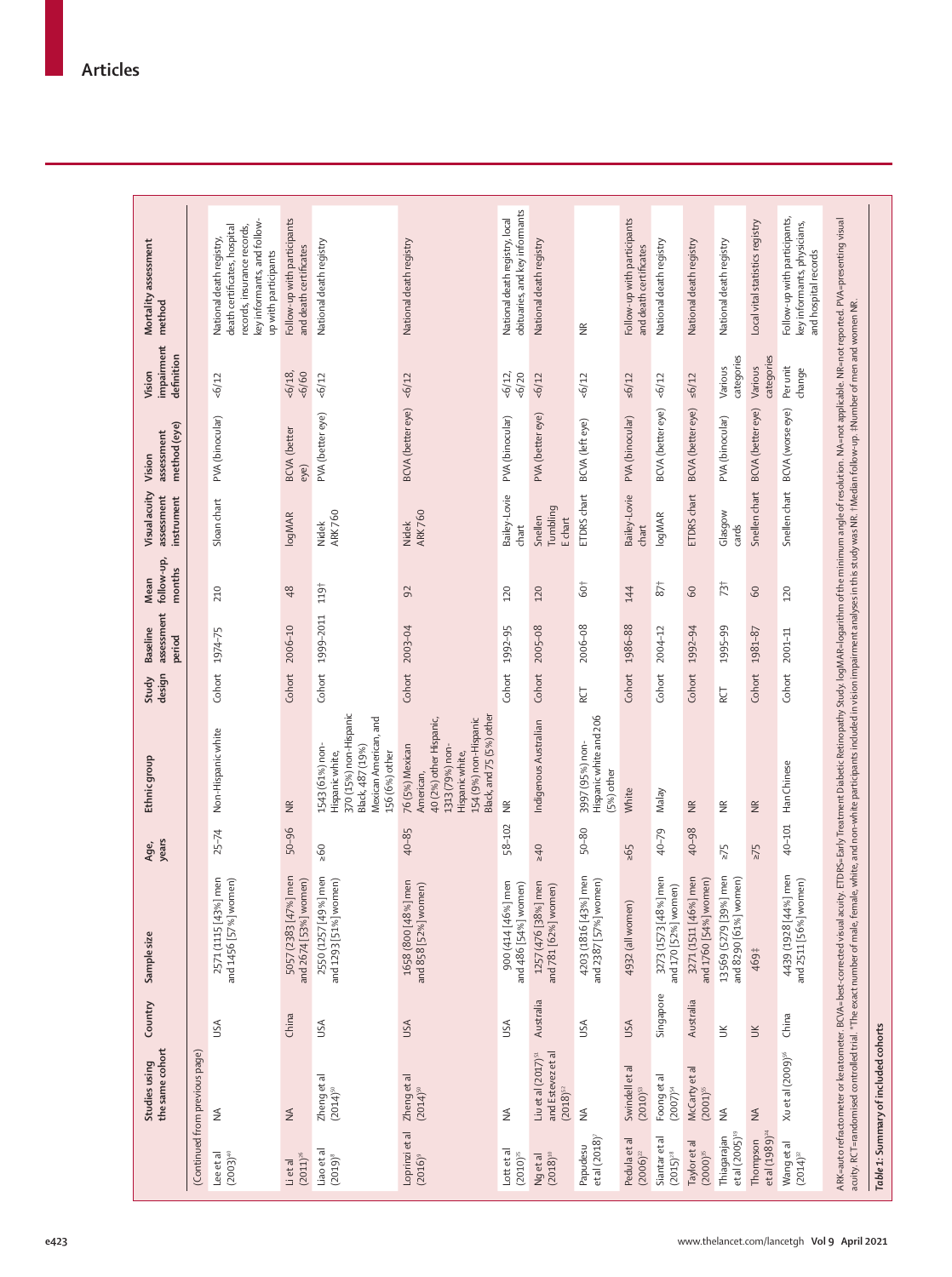

*Figure 2:* **Global distribution of included studies** The map shows the number of unique study cohorts from each country that were included in the systematic review.

20 publications reported the HR as an effect estimate. Eight publications reported odds ratios or risk ratios of death for a given follow-up period. Given the high mortality rates in most cohorts, these estimates of effect size could not be considered as equivalent. Thus, metaanalyses were done only with studies reporting HRs or incident rate ratios.

Measures of vision other than visual acuity were not commonly used. Several studies measured visual fields,<sup>6,23,25</sup> contrast sensitivity,<sup>22,25</sup> colour vision,<sup>25</sup> and stereopsis.<sup>25</sup> In this subset of studies, contrast sensitivity impairment, peripheral field loss, and stereoacuity impairment were all significantly associated with an increased hazard for mortality in adjusted models. However, because of the small number of studies that assessed vision using these tests, only visual acuity was considered in this report.

Studies used a wide variety of instruments to assess visual acuity. The most commonly used vision charts were logarithm of the minimum angle of resolution  $(n=6)$ ,<sup>5,26–30</sup> Snellen charts  $(n=5)$ ,<sup>24,31–34</sup> and Early Treatment Diabetic Retinopathy Study charts  $(n=5)$ ,<sup>7,20,35-37</sup> whereas two studies did not specify the instrument used.<sup>6,23</sup> There was also considerable heterogeneity in the methods used to define vision impairment. 15 (54%) studies used bestcorrected visual acuity to define vision impairment, and 17 (61%) studies defined vision impairment based on visual acuity in the better-seeing eye.

Definitions of vision impairment also varied between studies. Two studies reported the association between mortality and a continuous measure of visual acuity.<sup>32,37</sup> Six other studies (comprising seven cohorts) compared a reference group of participants with good vision with groups of participants with various non-overlapping vision impairment categories.5,19,21,24,26,31 The remaining studies compared participants with visual acuity better than and worse than one or more visual acuity thresholds.

Studies used various strategies to assess mortality, and were included regardless of the methods used because official death registries might not have been available or provided high-quality data in many low-income and middle-income countries (LMICs).<sup>57</sup> Most studies (n=24) searched official vital records, with some (n=12) also relying on other methods, including following up with participants, key informants, or both.

The pooled maximally adjusted HRs for mortality in adults with vision impairment compared with those who had better vision are shown in figure 3. The 18 cohorts included in the meta-analysis comprised 47 998 participants. The remaining 12 cohorts identified in the systematic review were not included in the meta-analysis for one or more of the following reasons: they used a vision impairment threshold that could not be aggregated with other studies;<sup>6</sup> they reported results per unit difference in visual acuity;<sup>32,37</sup> they reported measures of effect that could not be pooled with HRs;<sup>5,19,24,26,31-33,35</sup> or they compared a reference category of participants with good vision to participants with various non-overlapping vision impairment categories.5,19,21,24,26,31 The associations between vision impairment and mortality among these 12 cohorts are shown in table 2.

A total of 14 studies (comprising 15 cohorts) compared the hazard for mortality in participants with a visual acuity of <6/12 versus those with a visual acuity of  $\geq 6/12$ ; the adjusted HR estimate for mortality was 1·29 (95% CI 1·20–1·39) and heterogeneity between studies was low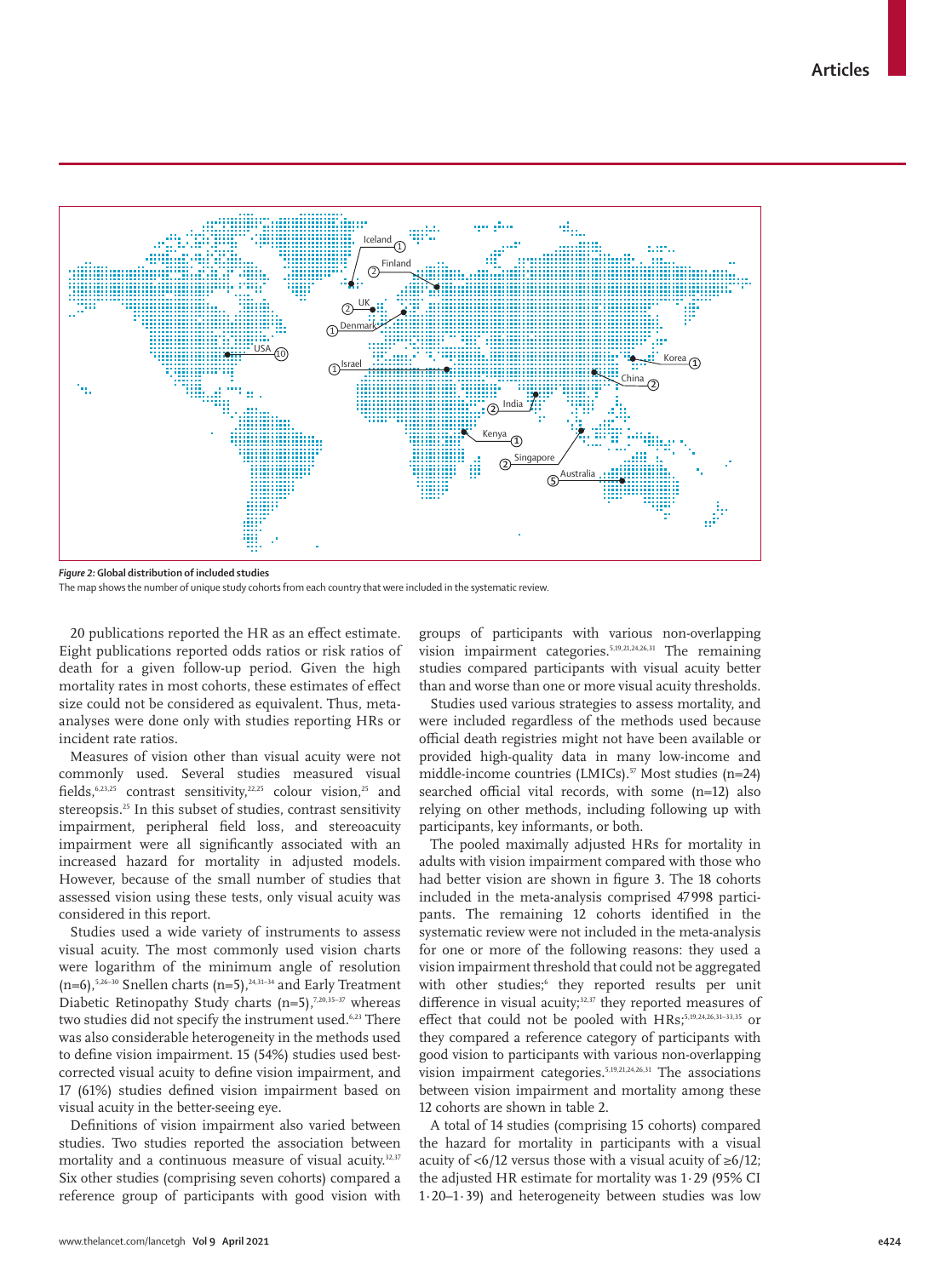|                                                            | Vision<br>impairment | No vision<br>impairment | Follow-up<br>(months) |                                                                                             | Hazard ratio<br>(95% CI) |
|------------------------------------------------------------|----------------------|-------------------------|-----------------------|---------------------------------------------------------------------------------------------|--------------------------|
| Visual acuity <6/12 vs $\geq 6/12$                         |                      |                         |                       |                                                                                             |                          |
| Buch et al (2005) <sup>38</sup>                            | 25/NA                | 552/NA                  | 168                   |                                                                                             | $1.17(0.78-1.75)$        |
| Clemons et al (2004) <sup>20</sup>                         | 158/813              | 376/3490                | 78                    |                                                                                             | $1.36(1.12 - 1.65)$      |
| Fisher et al (2014) <sup>39</sup>                          | 79/455               | 354/2878                | 64                    |                                                                                             | $0.93(0.72 - 1.20)$      |
| Foong et al (2008) <sup>29</sup>                           | 46/213               | 12/456                  | 80                    |                                                                                             | $2.70(1.36 - 5.35)$      |
| Karpa et al (2009) <sup>30</sup>                           | 273/399              | 995/3224                | 156                   |                                                                                             | $1.29(1.09 - 1.52)$      |
| Knudtson et al (2006) <sup>36</sup>                        | 190/254              | 1371/4643               | 158                   |                                                                                             | $1.51(1.28-1.78)$        |
| Lee et al (2003) <sup>40</sup> (African American)          | 8/16                 | 48/189                  | 210                   |                                                                                             | $0.96(0.62 - 1.48)$      |
| Lee et al (2003) <sup>40</sup> (non-Hispanic white people) | 35/96                | 469/2205                | 210                   |                                                                                             | $1.14(0.95 - 1.37)$      |
| Liao et al $(2019)^8$                                      | 149/272              | 803/2278                | 119                   |                                                                                             | $1.37(1.08-1.74)$        |
| Loprinzi et al (2016) <sup>9</sup>                         | 14/27                | 214/1631                | 92                    |                                                                                             | $1.17(0.63 - 2.16)$      |
| Lott et al $(2010)^{25}$                                   | 102/134              | 285/766                 | 120                   |                                                                                             | $1.27(0.98 - 1.65)$      |
| Ng et al (2018) <sup>10</sup>                              | 156/322              | 188/891                 | 120                   |                                                                                             | $1.40(1.16 - 1.69)$      |
| Papudesu et al (2018) <sup>7</sup>                         | 33/227               | 178/2647                | 60                    |                                                                                             | $1.57(1.07 - 2.31)$      |
| Pedula et al (2006) <sup>22</sup>                          | 1050/2035            | 687/2897                | 144                   |                                                                                             | $1.19(1.04 - 1.36)$      |
| Siantar et al (2015) <sup>28</sup>                         | 121/360              | 277/2913                | 87                    |                                                                                             | $1.46(1.14-1.87)$        |
| Heterogeneity $\tau^2$ =0.01, $l^2$ =31.46%                |                      |                         |                       |                                                                                             | $1.29(1.20-1.39)$        |
| Visual acuity <6/18 vs $\geq$ 6/18                         |                      |                         |                       |                                                                                             |                          |
| Khanna et al (2013) <sup>27</sup>                          | 367/987              | 326/2991                | 132                   |                                                                                             | $1.42(1.19-1.70)$        |
| Lott et al (2010) <sup>25</sup>                            | 38/47                | 285/766                 | 120                   |                                                                                             | $1.49(1.05 - 2.12)$      |
| Heterogeneity $\tau^2$ =0.00, $l^2$ =0.00%                 |                      |                         |                       |                                                                                             | $1.43(1.22 - 1.68)$      |
| Visual acuity <6/60 vs $\geq 6/18$                         |                      |                         |                       |                                                                                             |                          |
| Khanna et al (2013) <sup>27</sup>                          | 105/206              | 326/2991                | 132                   |                                                                                             | 1.89(1.45(2.47))         |
| Heterogeneity $\tau^2$ =0.00, $l^2$ =0.00%                 |                      |                         |                       |                                                                                             | 1.89(1.45(2.47))         |
| Visual acuity <6/60 vs $\geq 6/60$                         |                      |                         |                       |                                                                                             |                          |
| Agrawal et al (2011) <sup>34</sup>                         | 15/134               | 85/1288                 | 17                    |                                                                                             | $0.75(0.41 - 1.38)$      |
| Crewe et al (2015) <sup>23</sup>                           | 577/1726             | 491/1726                | 123                   |                                                                                             | $1.08(0.96 - 1.22)$      |
| Heterogeneity $\tau^2$ =0.02, $l^2$ =25.04%                |                      |                         |                       |                                                                                             | $1.02(0.79 - 1.32)$      |
|                                                            |                      |                         | 0.5                   | $1-0$<br>2.0<br>$4-0$<br>Lower mortality risk in visually Higher mortality risk in visually |                          |
|                                                            |                      |                         |                       | impaired individuals impaired individuals                                                   |                          |

*Figure 3:* **Random-effects meta-analysis results**

For each study, the number of participants who died out of the total number of participants in the study is shown. Data are the maximally adjusted pooled hazard ratios of mortality in adults with mild vision impairment or worse (visual acuity <6/12) versus those with a visual acuity of ≥6/12; moderate vision impairment or worse (visual acuity <6/18) versus those with a visual acuity of ≥6/18; and severe vision impairment or blindness (visual acuity <6/60) versus those with a visual acuity of ≥6/18 and ≥6/60. NA=not applicable.

(τ²=0·01, *I*²=31·46%), suggesting a consistent effect across studies (figure 3). Two studies compared the hazard for mortality among participants with a visual acuity <6/18 versus those with a visual acuity of ≥6/18; the adjusted estimated HR for mortality was 1·43 (1·22–1·68) and heterogeneity between studies was low  $(\tau^2=0.00,$ *I*²=0·00%). Only one study compared the hazard for mortality in participants with a visual acuity of <6/60 versus those with a visual acuity of ≥6/18, with a HR for mortality of  $1.89$  ( $1.45-2.47$ ). Two studies compared the hazard for mortality in participants with a visual acuity of <6/60 versus those with a visual acuity of ≥6/60; the adjusted pooled HR for mortality was 1·02 (0·79–1·32;  $\tau^2 = 0.02$ ,  $I^2 = 25.04\%$ ).

The pooled minimally adjusted HR for mortality among participants with a visual acuity of  $\langle 6/12 \rangle$  versus those with a visual acuity of  $≥6/12$  is shown in the appendix (p 8). In this analysis, the pooled minimally adjusted HR for mortality was  $1.41$  (95% CI  $1.29-1.53$ ).

For risk of bias assessment using the QUIPS tool,<sup>16</sup> only three studies received an assessment of low risk of bias across all six domains (figure 4).<sup>29,30,35</sup> Six studies were assessed as having a high risk of bias in one or more domains.<sup>6,9,23,24,26,31</sup>

Funnel plots were reviewed for studies comparing all-cause mortality in participants with a visual acuity of <6/12 with those that had a visual acuity of ≥6/12, and no evidence of publication bias was identified ( $p=0.63$ ; appendix p 9). Meta-regression analysis of studies comparing all-cause mortality between these two groups of participants revealed no evidence that the estimated effect size differed by risk of bias, the type of vision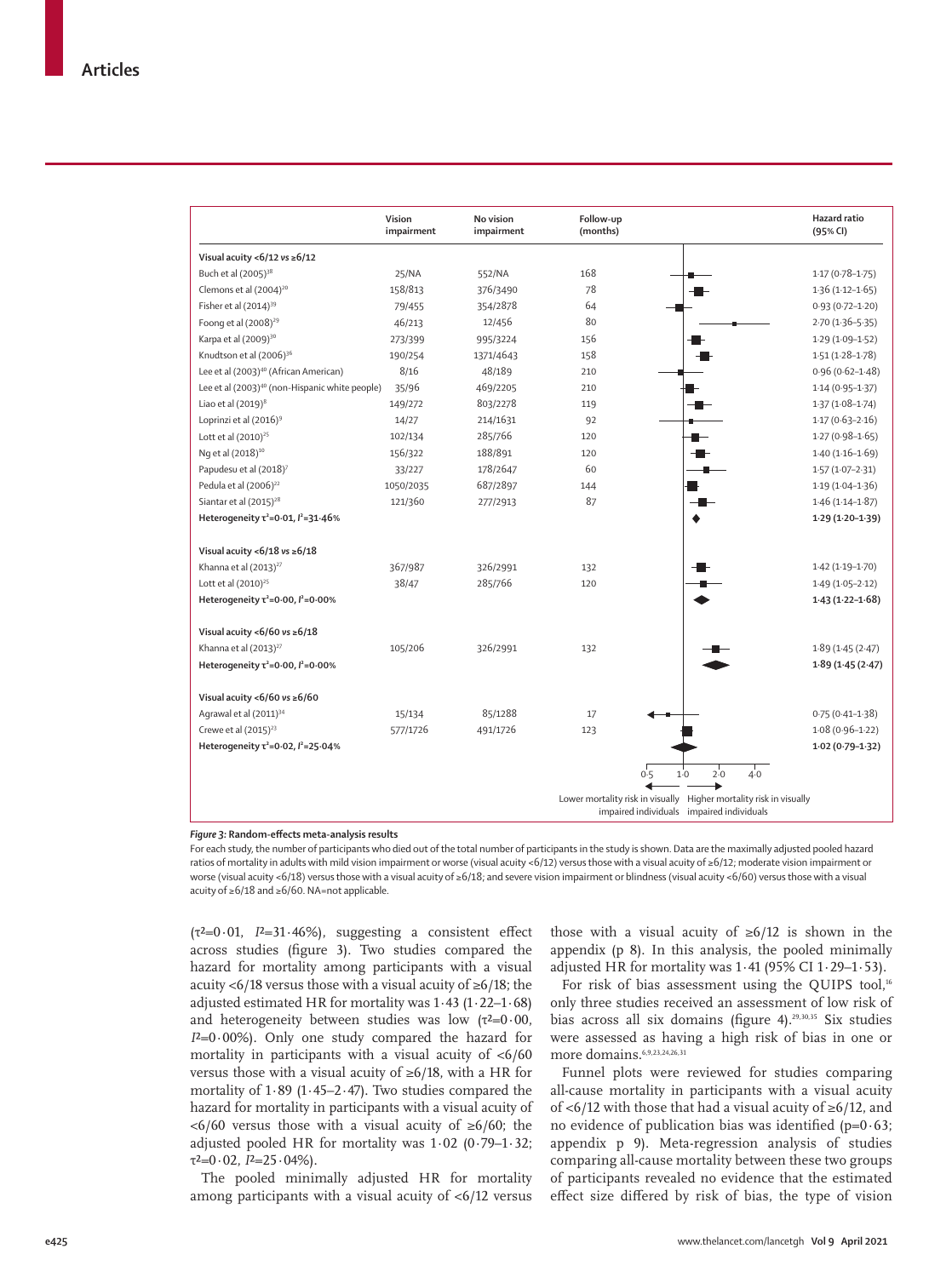|                                                           | <b>Reason for exclusion</b><br>from the<br>meta-analysis                             | Vision impairment definition (vision<br>assessment method, eye)                                                                               | Comparison<br>qroup           | Minimally adjusted effect estimates<br>$(95%$ CI)*                                                                            | Maximally adjusted effect<br>estimates (95% CI)                                                                                               |
|-----------------------------------------------------------|--------------------------------------------------------------------------------------|-----------------------------------------------------------------------------------------------------------------------------------------------|-------------------------------|-------------------------------------------------------------------------------------------------------------------------------|-----------------------------------------------------------------------------------------------------------------------------------------------|
| Anstey et al (2001) <sup>31</sup>                         | Categorical analysis                                                                 | 6/9 (BCVA, eye NR); 6/12 (BCVA, eye NR);<br>and 6/18 to 6/60 (BCVA, eye NR)                                                                   | 6/6                           | 6/9, RR 0.95 (0.67-1.33); 6/12,<br>1.16 (0.84-1.59); and 6/18 to 6/60,<br>$1.10(0.80 - 1.53)$                                 | 6/9, RR 0.89 (0.63-1.25); 6/12,<br>1.10 (0.80-1.52); and 6/18 to 6/60,<br>$1.01(0.72 - 1.39)$                                                 |
| Freeman et al (2005) <sup>37</sup>                        | Effect estimate per<br>unit change in visual<br>acuity                               | Mild vision loss, 2-3 lines (PVA, eye NR);<br>moderate vision loss, ≥3 lines (PVA, eye<br>NR); and vision gain, ≥2 lines (PVA, eye<br>NR)     | No change in<br>visual acuity | Mild vision loss, HR 0-92 (0-61-1-37);<br>moderate vision loss, 2-23 (1-43-3-46); and<br>vision gain, HR 0-47 (0-23-0-96)     | Mild vision loss, HR 0-91<br>(0.61-1.36); moderate vision loss,<br>2.26 (1.45-3.52); and vision gain,<br>$0.47(0.23 - 0.95)$                  |
| Jacobs et al (2005) <sup>33</sup>                         | Did not report HRs                                                                   | $\leq 6/12$ (BCVA, better eye)                                                                                                                |                               | <b>NA</b>                                                                                                                     | OR 2.84 (1.48-5.46)                                                                                                                           |
| Kim et al (2019) <sup>6</sup>                             | Non-standard vision<br>impairment thresholds                                         | Mild vision loss, 6/30 to 6/100 (BCVA,<br>better eye) or ≤6/300 (BCVA, worse eye);<br>and severe vision loss, ≤6/300 (BCVA,<br>better eye)    | >6/30                         | Mild vision loss, HR 1.17 (0.81-1.69); and<br>severe vision loss, 1.90 (1.08-3.35)                                            | Mild vision loss, HR 1-16<br>(0.81-1.67); and severe vision loss,<br>$1.87(1.06-3.29)$                                                        |
| Kulmala et al (2008); <sup>21</sup><br>75-year-old cohort | Categorical analysis                                                                 | $\leq 6/12$ to $\geq 6/18$ (PVA, better eye); and<br><6/18 (PVA, better eye)                                                                  | >6/12                         | ≤6/12 to ≥6/18, HR 1.98 (1.25-3.13); and<br>$<$ 6/18, 1 $\cdot$ 90 (1 $\cdot$ 12 $-$ 3 $\cdot$ 20)                            | ≤6/12 to ≥6/18, HR 2.11 (1.27-3.48);<br>and <6/18, 1.34 (0.75-2.39)                                                                           |
| Kulmala et al (2008); <sup>21</sup><br>80-year-old cohort | Categorical analysis                                                                 | ≤6/12 to ≥6/18 (PVA, better eye); and<br><6/18 (PVA, better eye)                                                                              | >6/12                         | ≤6/12 to ≥6/18, HR 1·13 (0·74-1·72); and<br>$<6/18, 0.92 (0.47 - 1.78)$                                                       | ≤6/12 to ≥6/18, HR 0.77 (0.48-1.26);<br>and <6/18, 0.75 (0.33-1.67)                                                                           |
| Kuper et al (2019) <sup>5</sup>                           | Categorical analysis<br>and did not report HRs                                       | $<6/12$ to $\geq 6/18$ (PVA, better eye);<br><6/18 to ≥6/60 (PVA, better eye); and<br><6/60 (PVA, better eye)                                 | $\ge 6/12$                    | $<6/12$ to $\geq 6/18$ , RR 0.92 (0.57-1.50);<br>$<$ 6/18 to $\geq$ 6/60, 1.75 (1.28-2.40); and<br>$<6/60, 1.98(1.04-3.80)$   | $<6/12$ to $\geq 6/18$ , RR 0.82 (0.48-1.41);<br>$56/18$ to $\geq 6/60$ , 1.56 (1.14-2.15);<br>and <6/60, 1.46 (0.80-2.68)                    |
| Li et al (2011) <sup>26</sup>                             | Categorical analysis<br>and did not report HRs                                       | $<6/18$ to $\geq$ 3/60 (BCVA, better eye);<br><3/60 (BCVA, better eye)                                                                        | $\geq 6/18$                   | <b>NA</b>                                                                                                                     | $<6/18$ to $\geq$ 3/60, OR 3.1 (1.5-6.4);<br>and <3/60, 3.9 (2.1-7.2)                                                                         |
| Taylor et al (2000) <sup>35</sup>                         | Did not report HRs                                                                   | $\leq 6/12$ (BCVA, better eye)                                                                                                                | >6/12                         | <b>NA</b>                                                                                                                     | OR 2.42 (1.07-5.43)                                                                                                                           |
| Thiagarajan et al<br>$(2005)^{19}$                        | Categorical analysis<br>and did not report HRs                                       | $<6/6$ to $\geq 6/9$ (PVA, binocular);<br><6/9 to ≥6/18 (PVA, binocular); and<br><6/18 (PVA, binocular)                                       | $\geq 6/6$                    | $<$ 6/6 to $\geq$ 6/9, RR 1.10 (1.01-1.19);<br>$<6/9$ to $\geq 6/18$ , 1.32 (1.22-1.42); and $<6/18$ ,<br>$1.60(1.47 - 1.74)$ | $<6/6$ to $\geq 6/9$ , RR 1.06 (0.97-1.16);<br><6/9 to ≥6/18, 1.24 (1.14-1.35); and<br>$<$ 6/18, 1 $\cdot$ 52 (1 $\cdot$ 39-1 $\cdot$ 66)     |
| Thompson et al<br>$(1989)^{24}$                           | Categorical analysis<br>and did not report HRs                                       | ≤6/7.5 to ≥6/9 (BCVA, better eye);<br>≤6/12 to ≥6/18(BCVA, better eye);<br>≤6/24 to ≥6/60 (BCVA, better eye); and<br><6/60 (BCVA, better eye) | $\geq 6/6$                    | <b>NA</b>                                                                                                                     | ≤6/7.5 to ≥6/9, RR 1.62 (0.87-3.01);<br>≤6/12 to ≥6/18, 1.83 (0.93-3.63);<br>≤6/24 to ≥6/60, 1.72 (0.77-3.84);<br>and <6/60, 0.35 (0.08-1.57) |
| Wang et al (2014) <sup>32</sup>                           | Effect estimate per<br>unit difference in<br>visual acuity and did<br>not report HRs | (BCVA, worse eye)                                                                                                                             | <b>NA</b>                     | OR 1.76 (1.35-2.29)                                                                                                           | <b>NA</b>                                                                                                                                     |

*Table 2:* **Results of studies not included in the meta-analysis**

chart used, the eye assessed, follow-up duration, a lower age limit (ie, participants aged <50 years *vs* those aged ≥50 years), or study design (table 3). However, studies that used best-corrected visual acuity as the vision assessment method reported a significantly higher hazard for mortality (HR 1·45 [95% CI 1·31–1·60]) than those using presenting visual acuity  $(1.22 \; [1.13-1.31];$  $p=0.0055$ ).

Using the GRADE framework, we judged the evidence to be of moderate certainty overall, downgrading half a level for risk of bias and half a level for inconsistency. Even though only three of the 28 studies were judged as having a low risk of bias in all domains, meta-regression analyses suggested that the effect estimates were not associated with risk of bias. Measured inconsistency or heterogeneity between studies was not high, but there was some variation in study results. Using this framework, we are moderately confident that the mortality risk associated with vision impairment reported in this study is likely to be close to the true value.<sup>18</sup>

# **Discussion**

This systematic review and meta-analysis summarises the existing evidence on the association between vision impairment and the risk of mortality among adults from 12 countries across five continents. The results support the existence of a consistent association between poor vision and mortality across different study settings, thereby reinforcing the specific importance of vision and eye health to Sustainable Development Goal (SDG) 3, which aims to "ensure healthy lives and promote wellbeing for all at all ages", as well as to the SDGs more generally.<sup>58</sup>

This study builds on a previous meta-analysis that considered studies on the association between vision impairment and mortality published before 2015.<sup>4</sup> This previous meta-analysis provided evidence that vision impairment could be associated with an increased risk of mortality; however, the study also had several key limitations that we sought to address in the current report. First, the meta-analysis included studies that not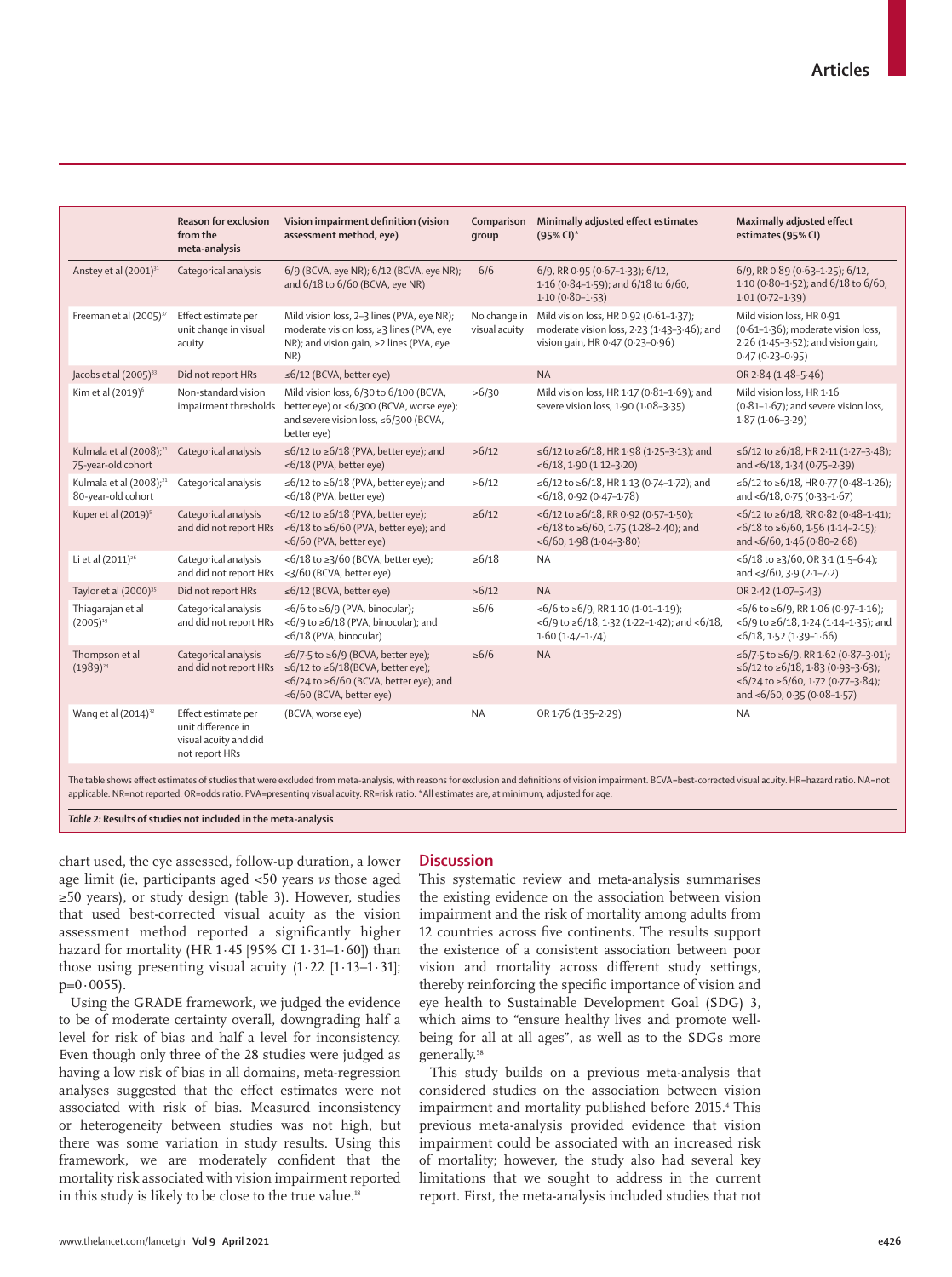|                                        | Study participation | Study attrition | (measurement of vision impairment)<br>Prognostic factor measurement | (assessment of mortality)<br>Outcome measurement | Study confounding | Statistical analysis and reporting |
|----------------------------------------|---------------------|-----------------|---------------------------------------------------------------------|--------------------------------------------------|-------------------|------------------------------------|
| Agrawal et al (2011) <sup>34</sup>     |                     |                 |                                                                     |                                                  | $\bullet$         | O                                  |
| Anstey et al (2001) <sup>31</sup>      |                     |                 |                                                                     |                                                  |                   |                                    |
| Buch et al (2005) <sup>38</sup>        | 0                   |                 |                                                                     |                                                  |                   |                                    |
| Clemons et al (2004) <sup>20</sup>     |                     |                 |                                                                     |                                                  |                   |                                    |
| Crewe et al (2015) <sup>23</sup>       |                     |                 |                                                                     |                                                  |                   |                                    |
| Fisher et al (2014) <sup>39</sup>      |                     |                 |                                                                     |                                                  |                   |                                    |
| Foong et al (2008) <sup>29</sup>       |                     |                 |                                                                     |                                                  |                   |                                    |
| Freeman et al (2005) <sup>37</sup>     |                     |                 |                                                                     |                                                  |                   |                                    |
| Jacobs et al (2005) <sup>33</sup>      |                     |                 |                                                                     |                                                  |                   |                                    |
| Karpa et al (2009) <sup>30</sup>       |                     |                 |                                                                     |                                                  |                   |                                    |
| Khanna et al (2013) <sup>27</sup>      |                     |                 |                                                                     |                                                  |                   |                                    |
| Kim et al (2019) <sup>6</sup>          |                     |                 |                                                                     |                                                  |                   |                                    |
| Knudtson et al (2006) <sup>36</sup>    |                     |                 |                                                                     |                                                  |                   |                                    |
| Kulmala et al (2008) <sup>21</sup>     |                     |                 |                                                                     |                                                  |                   |                                    |
| Kuper et al (2019) <sup>5</sup>        |                     |                 |                                                                     |                                                  |                   |                                    |
| Lee et al (2003) <sup>40</sup>         | O                   |                 |                                                                     |                                                  |                   |                                    |
| Li et al (2011) <sup>26</sup>          | O                   |                 |                                                                     | O                                                |                   | O                                  |
| Liao et al $(2019)^8$                  | $\bullet$           |                 |                                                                     |                                                  |                   |                                    |
| Loprinzi et al (2016) <sup>9</sup>     |                     |                 |                                                                     |                                                  |                   |                                    |
| Lott et al (2010) <sup>25</sup>        |                     |                 |                                                                     |                                                  |                   |                                    |
| Ng et al (2018) <sup>10</sup>          |                     |                 |                                                                     |                                                  |                   |                                    |
| Papudesu et al (2018) <sup>7</sup>     |                     |                 |                                                                     | $\bullet$                                        |                   |                                    |
| Pedula et al (2006) <sup>22</sup>      |                     |                 | C                                                                   | C                                                |                   | $\bullet$                          |
| Siantar et al (2015) <sup>28</sup>     |                     |                 |                                                                     |                                                  |                   |                                    |
| Taylor et al (2000) <sup>35</sup>      |                     |                 |                                                                     |                                                  |                   |                                    |
| Thiagarajan et al (2005) <sup>19</sup> |                     |                 |                                                                     |                                                  |                   |                                    |
| Thompson et al (1989) <sup>24</sup>    |                     |                 |                                                                     |                                                  |                   |                                    |
| Wang et al (2014) <sup>32</sup>        |                     |                 |                                                                     |                                                  |                   |                                    |

 $\overline{1}$ 

 $\mathbf{I}$ 

 $\overline{1}$ 

 $\overline{1}$ 

 $\overline{1}$ 

 $\mathbf{r}$ 

#### *Figure 4:* **Risk of bias assessment**

Risk of bias was assessed by use of the Quality in Prognostic Studies tool.16 Green represents low risk of bias, yellow represents a moderate risk of bias, and red represents high risk of bias.

only assessed vision with objective clinical measures (eg, visual acuity), but also self-reported visual difficulty, and administrative billing codes. Because of the

|                                | Number<br>of studies     | HR (95% CI)         | p value |
|--------------------------------|--------------------------|---------------------|---------|
| Risk of hias                   |                          |                     | 0.76    |
| low                            | $\overline{z}$           | $1.73(0.85 - 3.50)$ |         |
| Moderate                       | 12                       | $1.28(1.18-1.39)$   |         |
| High                           | $\mathbf{1}$             | $1.17(0.63 - 2.16)$ |         |
| Vision chart                   |                          |                     | 0.082   |
| <b>ETDRS</b> chart             | 3                        | $1.46(1.29-1.64)$   |         |
| Snellen Tumbling E chart       | $\overline{\phantom{a}}$ | $1.35(1.14 - 1.61)$ |         |
| logMAR*                        | 5                        | $1.28(1.17 - 1.40)$ |         |
| Other or not reported          | 5                        | $1.12(0.95 - 1.31)$ | .,      |
| Eye                            |                          |                     | 0.24    |
| Better eye                     | 9                        | $1.34(1.19-1.50)$   |         |
| Other                          | 6                        | $1.22(1.12 - 1.33)$ |         |
| Vision assessment method       |                          |                     | 0.0055  |
| Best-corrected visual acuity   | 7                        | $1.45(1.31 - 1.60)$ | .,      |
| Presenting visual acuity       | 8                        | $1.22(1.13 - 1.31)$ | .,      |
| Follow-up duration, years      |                          |                     | 0.58    |
| <10                            | $\overline{7}$           | $1.35(1.13 - 1.60)$ |         |
| >10                            | 8                        | $1.27(1.17-1.39)$   |         |
| Lower age limit, years         |                          |                     | 0.27    |
| 50                             | $\overline{7}$           | $1.35(1.19 - 1.54)$ | .,      |
| >50                            | 8                        | $1.24(1.15-1.34)$   |         |
| Study design                   |                          |                     | 0.38    |
| Cohort                         | 13                       | $1.27(1.17-1.39)$   |         |
| Randomised controlled<br>trial | $\overline{\phantom{0}}$ | $1.40(1.18 - 1.66)$ |         |

Estimated HRs for mortality in people with a visual acuity of <6/12 versus those with a visual acuity of ≥6/12, subcategorised by seven variables, with p values from the meta-regression analysis. ETDRS=Early Treatment Diabetic Retinopathy Study. HR=hazard ratio. logMAR=logarithm of minimum angle of resolution. \*Includs Bailey-Lovie charts.

*Table 3:* **Meta-regression analysis results**

heterogeneous data, the study compared participants with the highest level of vision impairment to those with no vision impairment. This approach could have resulted in misclassification bias, since poor visual acuity, self-reported visual difficulty, and ICD codes could represent distinct constructs. In addition, this approach could have overestimated effect sizes by only including participants in the best and worst vision categories. However, in the meta-regression analyses, the effect size was similar for the 15 studies that assessed vision with visual acuity charts (relative risk 1·36 [95% CI 1·16–1·59]), for the three studies that used ICD codes  $(1.55 [1.15-2.09])$ , and for the seven studies that used self-reported visual acuity (1·44 [1·34–1·56]). Another limitation of this previous meta-analysis was not assessing the risk of bias in included studies or not including an overall assessment of the certainty of the evidence.

The meta-analyses in our study help to quantify the magnitude of the association between vision impairment and mortality. The hazard for mortality was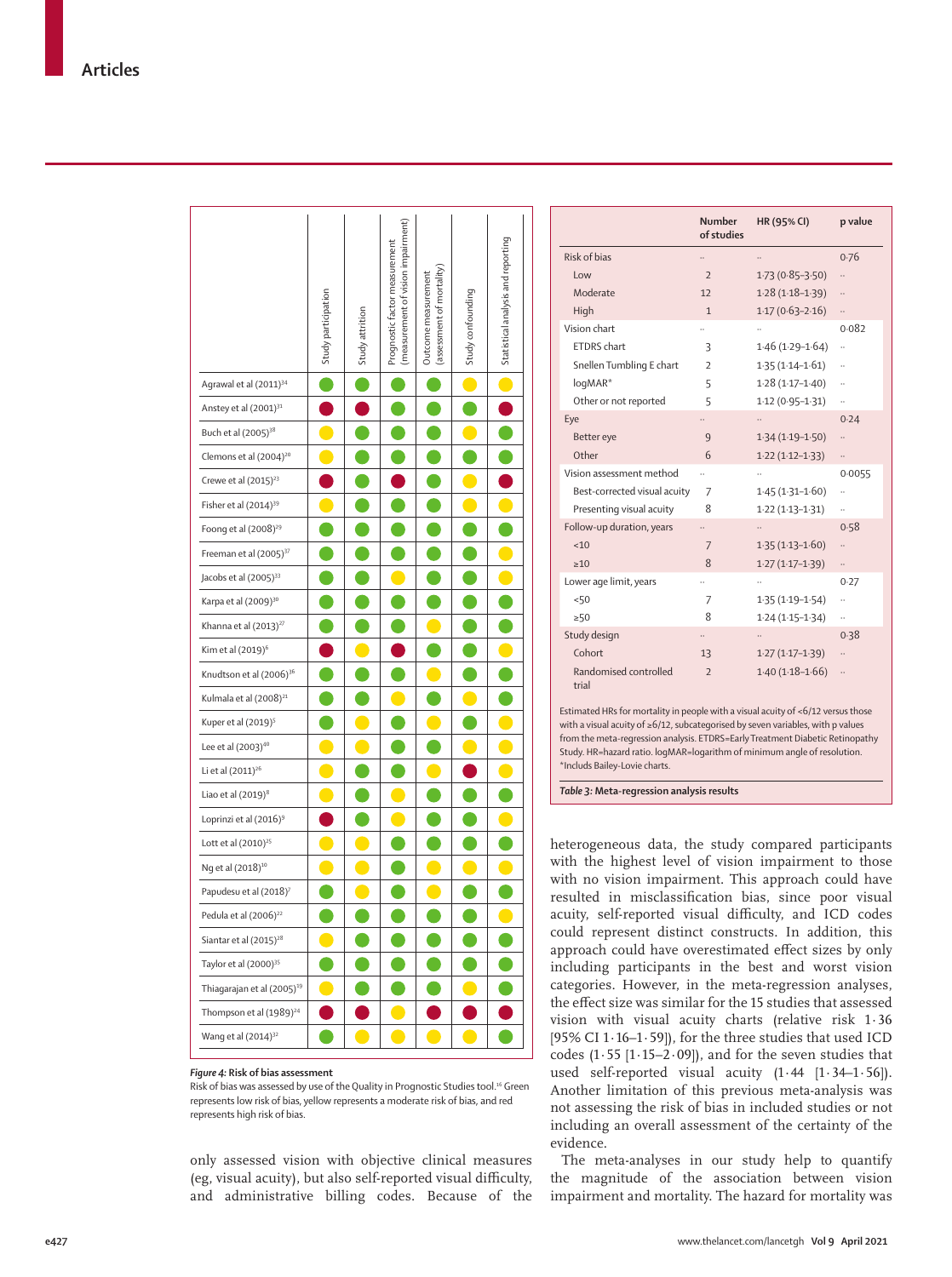29% higher for participants with a visual acuity of <6/12 versus those with a visual acuity of ≥6/12, 43% higher for participants with a visual acuity of  $\langle 6/18 \rangle$  versus those with a visual acuity of ≥6/18, and 89% higher for participants with a visual acuity of <6/60 versus those with a visual acuity of ≥6/18. However, there was no significant difference in the hazard for mortality between participants with a visual acuity of <6/60 versus those with a visual acuity of ≥6/60, probably because the reference group (visual acuity  $\geq 6/60$ ) in these studies contained participants with a substantial degree of vision impairment. Data from 12 cohorts identified in the systematic review could not be included in the metaanalyses because they were not comparable with other included studies in terms of their analytical methods and categorisation of vision impairment. Among these heterogeneous cohorts, most (n=9) reported a significant association between vision impairment and increased mortality.

Notably, there was considerable variability in the methods used to assess and report visual acuity and mortality among included studies, which could affect interpretation of the findings. However, results of meta-regression analyses showed that the hazard for mortality was not significantly affected by the eye chart used to assess visual acuity or the eye used to assess the level of vision impairment (eg, the better-seeing eye). Nonetheless, the high degree of variability in the measurement and reporting of visual acuity data does highlight the need for widespread adoption of standard definitions and protocols to promote comparability across cohorts in future studies. *The Lancet Global Health*  Commission on Global Eye Health has proposed visual acuity measurement and reporting standards for epidemiological studies, which are described in detail in the main Commission report.<sup>11</sup>

Meta-regression analysis revealed that the hazard for mortality was significantly higher in studies reporting best-corrected visual acuity compared with those reporting presenting visual acuity as the vision assessment method. This finding suggests that, compared with uncorrected refractive error, non-refractive causes of vision impairment might have a stronger association with mortality. This association could be due to common risk factors for non-refractive vision loss and mortality (eg, stroke or diabetes). Non-refractive vision impairment could also have a greater effect on factors that mediate the association with mortality (eg, physical activity). It is also possible that some study participants with vision impairment due to uncorrected refractive error received glasses during the course of the study, which could have decreased their risk of visionimpairment-related mortality. Additionally, some causes of vision impairment, such as cataract, glaucoma, and age-related macular degeneration, have been referred to as markers of ageing and might therefore indicate accelerated biological ageing.<sup>36</sup>

This systematic review and meta-analysis was limited by the wide variation in how studies adjusted for potential confounding variables, which could have biased the findings. Nonetheless, both maximally adjusted and minimally adjusted pooled effect estimates showed a significant association between vision impairment (visual acuity <6/12) and all-cause mortality. Since age is a strong common risk factor for both vision impairment and mortality, studies were only included if they reported, at a minimum, age-adjusted mortality. Studies also adjusted for other important factors that could confound the association between vision impairment and mortality. For example, socioeconomic deprivation, poor access to health care, diabetes, and stroke are a few of the well documented common risk factors for vision impairment and mortality,<sup>3</sup> for which models were adjusted in many studies. Some studies, however, might have over-adjusted their statistical models, including for variables that might lie on the causal pathway between vision impairment and mortality. Adjusting for variables hypothesised to be on this causal pathway could bias study results toward the null hypothesis (ie, no effect).

Most included studies were from high-income countries, and additional evidence from regions not represented in the literature would contribute to a more complete understanding of this topic to inform policy. Future studies could also consider adopting standardised measurement and reporting guidelines, as outlined in the main Commission report.<sup>11</sup> Furthermore, there is a need for studies to consider the risk of mortality associated with other types of vision impairment that are less commonly assessed, such as contrast sensitivity impairment and peripheral field loss. Mediating pathways between vision impairment and mortality, which could include shared risk factors, such as physical inactivity, social isolation, and disability,<sup>3,59-61</sup> should be investigated. Finally, future calculations of disability-adjusted life-years might include years of life lost due to vision impairment, which could provide a more complete estimate of the overall global burden of vision impairment.

The current study has several key strengths. First, we included multiple additional studies published in  $2016-19$ ,<sup> $5-10$ </sup> including those from regions of the world that were not well represented in the previous metaanalysis,<sup>4</sup> such as sub-Saharan Africa (Kenya)<sup>5</sup> and east Asia (South Korea).<sup>6</sup> Second, we only included studies that assessed visual acuity. Even though this strategy might have resulted in some well designed studies being excluded, it served to strengthen the internal validity of our meta-analysis and to limit misclassification bias. The current investigation also included an assessment of the risk of bias in included studies using the well described QUIPS tool.<sup>16</sup> Even though only three included studies were considered to have a low risk of bias across all domains, there was no evidence from the metaregression analyses that the estimated association was affected by risk of bias. Finally, by use of the GRADE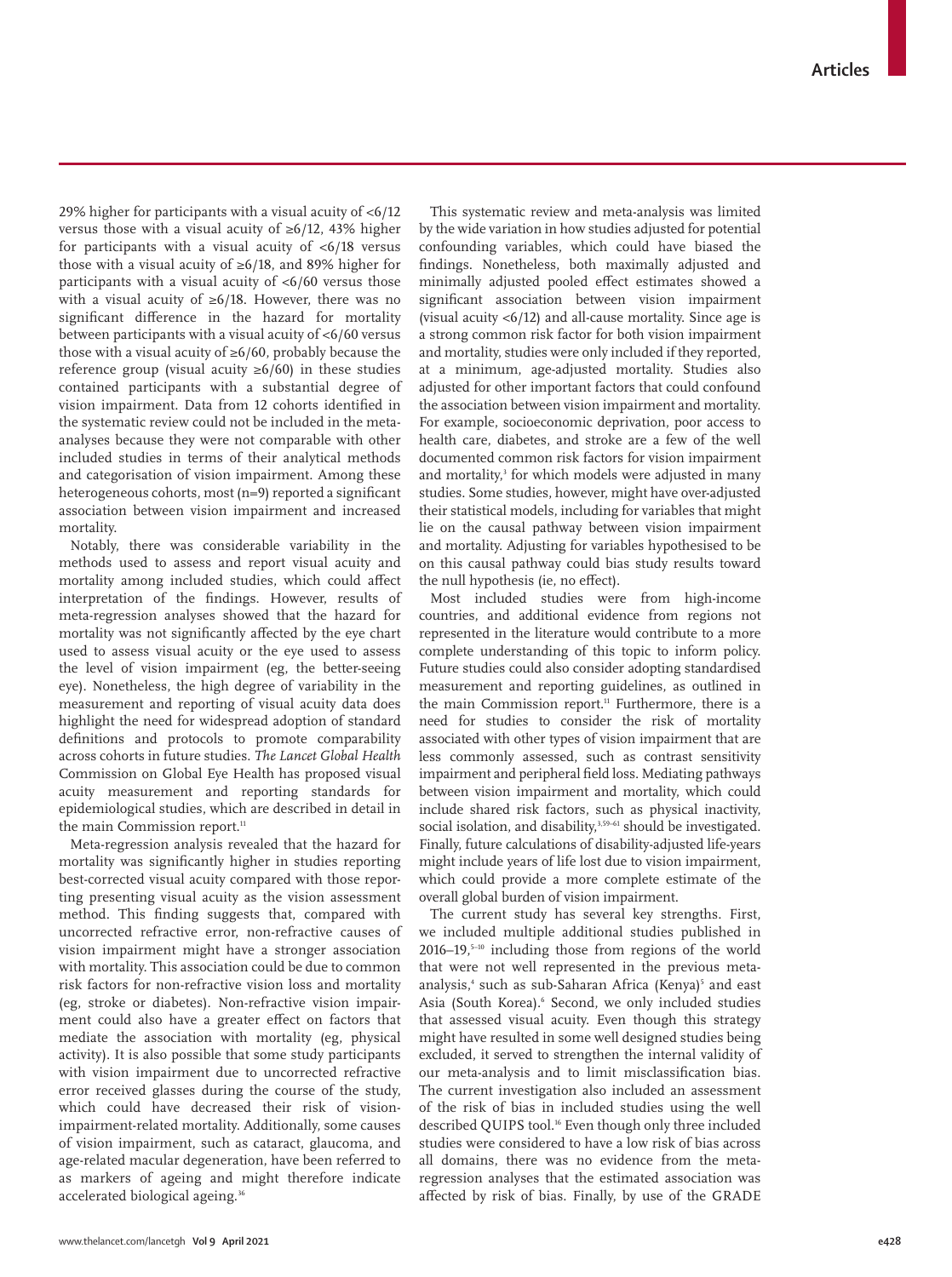framework, an overall assessment of the strength of the evidence was described.

The results of this study have important implications for policy and practice. Worldwide, more than 80% of people with vision impairment and blindness live in LMICs, and 55% are women and girls.<sup>1</sup> Four of five cases of vision impairment and blindness are preventable or correctable. In fact, the leading causes of vision impairment and blindness worldwide are cataract and uncorrected refractive error,<sup>62</sup> both of which are readily treatable with inexpensive, cost-effective interventions.<sup>63</sup> Therefore, there is an important opportunity to promote not only health and wellbeing, but also longevity by correcting, rehabilitating, and preventing avoidable vision loss. Policies and strategies for achieving this are outlined in the main Commission report,<sup>11</sup> and have the potential to make important contributions to achieving the SDGs.

#### **Contributors**

JREh, JR, BKS, NC, MB, and JREv designed the study. JREh, JR, HB, CNL, JHZ, WW, and JREv collected the data, and DM analysed the data and generated the figures. IG did the literature search. JREh and JREv interpreted the data and drafted the manuscript. JR, DM, HB, CNL, JHZ, WW, BKS, IG, NC, and MB critically revised the manuscript. JREv and JREh accessed and verified all data in the study and JREh, JR, DM, and JREv had full access to all the data in the study. JREh had final responsibility for the decision to submit for publication.

#### **Declaration of interests**

MB reports receiving grants from the Wellcome Trust (207472/Z/17/Z). JR reports grants from the Buchanan Charitable Foundation, New Zealand. BKS reports grants from the National Institutes of Health (K01AG052640). JREh reports grants from the National Institutes of Health (K23EY027848); and an unrestricted grant from Research to Prevent Blindness awarded to the University of Michigan Kellogg Eye Center. NC reports being a Director of Research for Orbis International, an organisation working on eye health issues in underserved areas. All other authors declare no competing interests.

#### **Data sharing**

The protocol for this study has been published previously. As this study is a systematic review and meta-analysis, there are no primary data to be shared.

#### **Acknowledgments**

We acknowledge funding support for *The Lancet Global Health* Commission on Global Eye Health from the Queen Elizabeth Diamond Jubilee Trust, Commonwealth Scholarship Commission, National Institutes of Health, Research to Prevent Blindness, Moorfields Eye Charity (GR001061), National Institute for Health Research Moorfields Biomedical Research Centre, Wellcome Trust, Sightsavers, the Fred Hollows Foundation, the Seva Foundation, the British Council for the Prevention of Blindness, and Christian Blind Mission.

#### **References**

- 1 GBD 2019 Blindness and Vision Impairment Collaborators*.* Trends in prevalence of blindness and distance and near vision impairment over 30 years: an analysis for the Global Burden Of Disease Study. *Lancet Glob Health* 2021; **9:** e130–43.
- 2 WHO. World report on vision. Geneva: World Health Organization, 2019.
- National Academies of Sciences, Engineering, and Medicine. Making eye health a population health imperative: vision for tomorrow. Washington, DC: National Academies Press, 2016.
- Zhang T, Jiang W, Song X, Zhang D. The association between visual impairment and the risk of mortality: a meta-analysis of prospective studies. *J Epidemiol Community Health* 2016; **70:** 836–42.
- 5 Kuper H, Mathenge W, Macleod D, et al*.* Mortality during 6 years of follow-up in relation to visual impairment and eye disease: results from a population-based cohort study of people aged 50 years and above in Nakuru, Kenya. *BMJ Open* 2019; **9:** e029700.
- 6 Kim K-N, Park SJ, Kim W, et al*.* Modification of the association between visual impairment and mortality by physical activity: a cohort study among the Korean national health examinees. *International J Environ Res Public Health* 2019; **16:** 4386.
- 7 Age-Related Eye Disease Study 2 Research Group, Papudesu C, Clemons TE, Agron E, Chew EY. Association of mortality with ocular diseases and visual impairment in the Age-Related Eye Disease Study 2: Age-Related Eye Disease Study 2 report number 13. *Ophthalmology* 2018; **125:** 512–21.
- 8 Liao H, Zhu Z, Wang H, Rong X, Young CA, Peng Y. Cognitive performance concomitant with vision acuity predicts 13-year risk for mortality. *Front Aging Neurosci* 2019; **11:** 65.
- Loprinzi PD, Crush E. Sensory impairment, functional balance and physical activity with all-cause mortality. *J Phys Act Health* 2016; **13:** 980–87.
- 10 Ng SK, Kahawita S, Andrew NH, Henderson T, Craig JE, Landers J. Association of visual impairment and all-cause 10-year mortality among Indigenous Australian individuals within central Australia: the Central Australian Ocular Health Study. *JAMA Ophthalmol* 2018; **136:** 534–37.
- 11 Burton MJ, Ramke J, Marques AP, et al. The *Lancet Global Health* Commission on Global Eye Health: vision beyond 2020. *Lancet Glob Health* 2021; published online Feb 16. https://doi.org/10.1016/S2214-109X(20)30488-5.
- 12 Ehrlich JR, Ramke J, Macleod D, et al*.* Association between vision impairment and mortality: protocol for a systematic review and meta-analysis. *BMJ Open* 2020; **10:** e037556.
- 13 Hemingway H, Croft P, Perel P, et al*.* Prognosis research strategy (PROGRESS) 1: a framework for researching clinical outcomes. *BMJ* 2013; **346:** e5595.
- Moher D, Liberati A, Tetzlaff J, Altman DG, PRISMA Group. Preferred Reporting Items for Systematic Reviews and Meta-Analyses: the PRISMA statement. *PLoS Med* 2009; **6:** e1000097.
- 15 Moons KGM, de Groot JAH, Bouwmeester W, et al*.* Critical appraisal and data extraction for systematic reviews of prediction modelling studies: the CHARMS checklist. *PLoS Medicine* 2014; **11:** e1001744.
- 16 Hayden JA, van der Windt DA, Cartwright JL, Côté P, Bombardier C. Assessing bias in studies of prognostic factors. *Ann Intern Med* 2013; **158:** 280–86.
- 17 GBD 2017 DALYs and HALE Collaborators. Global, regional, and national disability-adjusted life-years (DALYs) for 359 diseases and injuries and healthy life expectancy (HALE) for 195 countries and territories, 1990–2017: a systematic analysis for the Global Burden of Disease Study 2017. *Lancet* 2018; **392:** 1859–922.
- 18 Foroutan F, Guyatt G, Zuk V, et al*.* GRADE guidelines 28: use of GRADE for the assessment of evidence about prognostic factors: rating certainty in identification of groups of patients with different absolute risks. *J Clin Epidemiol* 2020; **121:** 62–70.
- Thiagarajan M, Evans JR, Smeeth L, Wormald RP, Fletcher AE. Cause-specific visual impairment and mortality: results from a population-based study of older people in the United Kingdom. *Arch Ophthalmol* 2005; **123:** 1397–403.
- 20 Clemons TE, Kurinij N, Sperduto RD, AREDS Research Group. Associations of mortality with ocular disorders and an intervention of high-dose antioxidants and zinc in the Age-Related Eye Disease Study: AREDS report no. 13. *Arch Ophthalmol* 2004; **122:** 716–26.
- 21 Kulmala J, Era P, Tormakangas T, Parssinen O, Rantanen T, Heikkinen E. Visual acuity and mortality in older people and factors on the pathway. *Ophthalmic Epidemiol* 2008; **15:** 128–34.
- 22 Pedula KL, Coleman AL, Hillier TA, et al*.* Visual acuity, contrast sensitivity, and mortality in older women: study of osteoporotic fractures. *J Am Geriatr Soc* 2006; **54:** 1871–77.
- Crewe JM, Spilsbury K, Morlet N, et al. Health service use and mortality of the elderly blind. *Ophthalmology* 2015; **122:** 2344–50.
- 24 Thompson JR, Gibson JM, Jagger C. The association between visual impairment and mortality in elderly people. *Age Ageing* 1989;  $18.83 - 88$